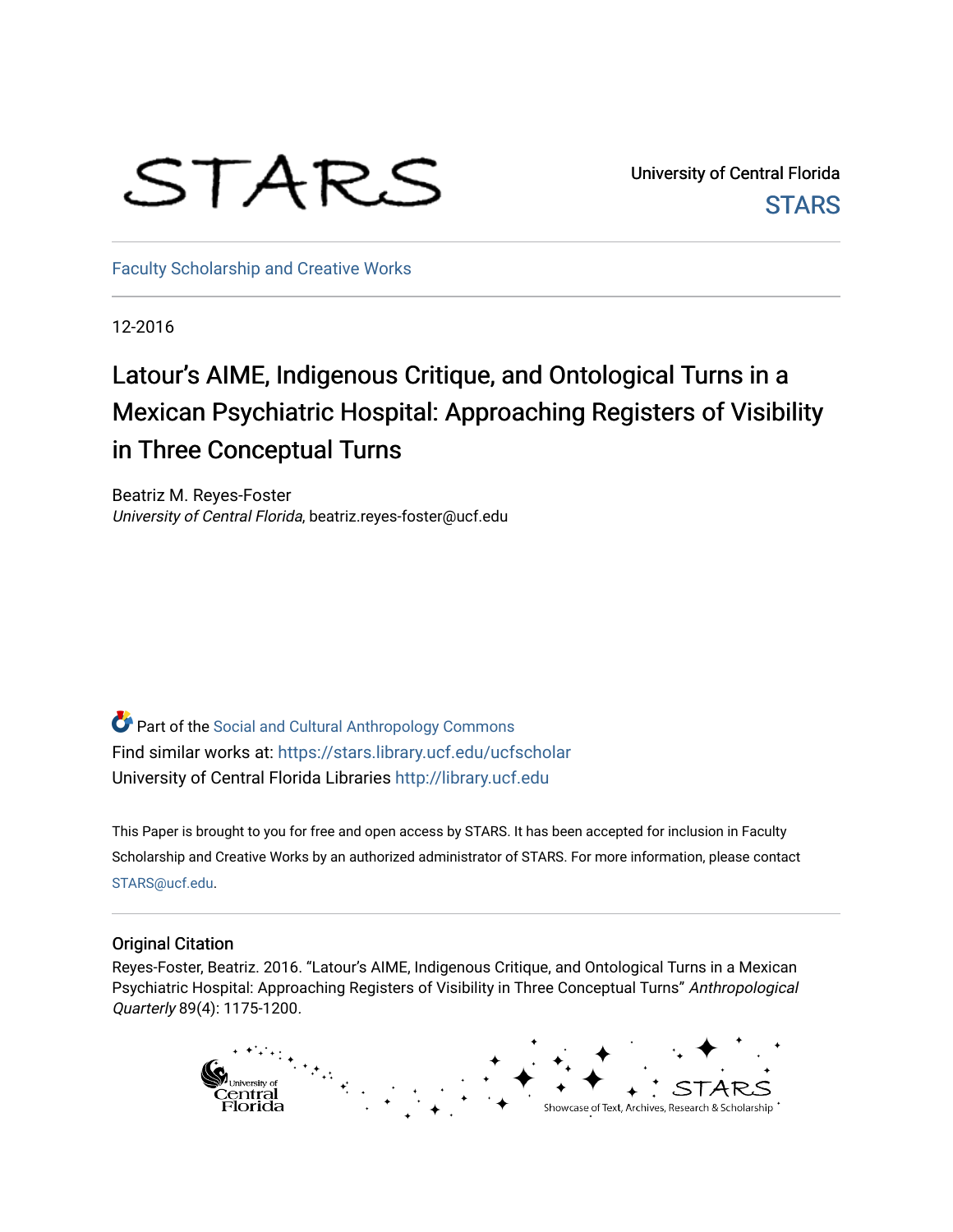# **Latour's AIME, Indigenous Critique, and Ontological Turns in a Mexican Psychiatric Hospital: Approaching Registers of Visibility in Three Conceptual Turns**

Beatriz M. Reyes-Foster

Published in *Anthropological Quarterly* Winter 2016 Issue.

Reyes-Foster, Beatriz. 2016. "Latour's AIME, Indigenous Critique, and Ontological Turns in a Mexican Psychiatric Hospital: Approaching Registers of Visibility in Three Conceptual Turns" *Anthropological Quarterly* 89(4): 1175-1200*.*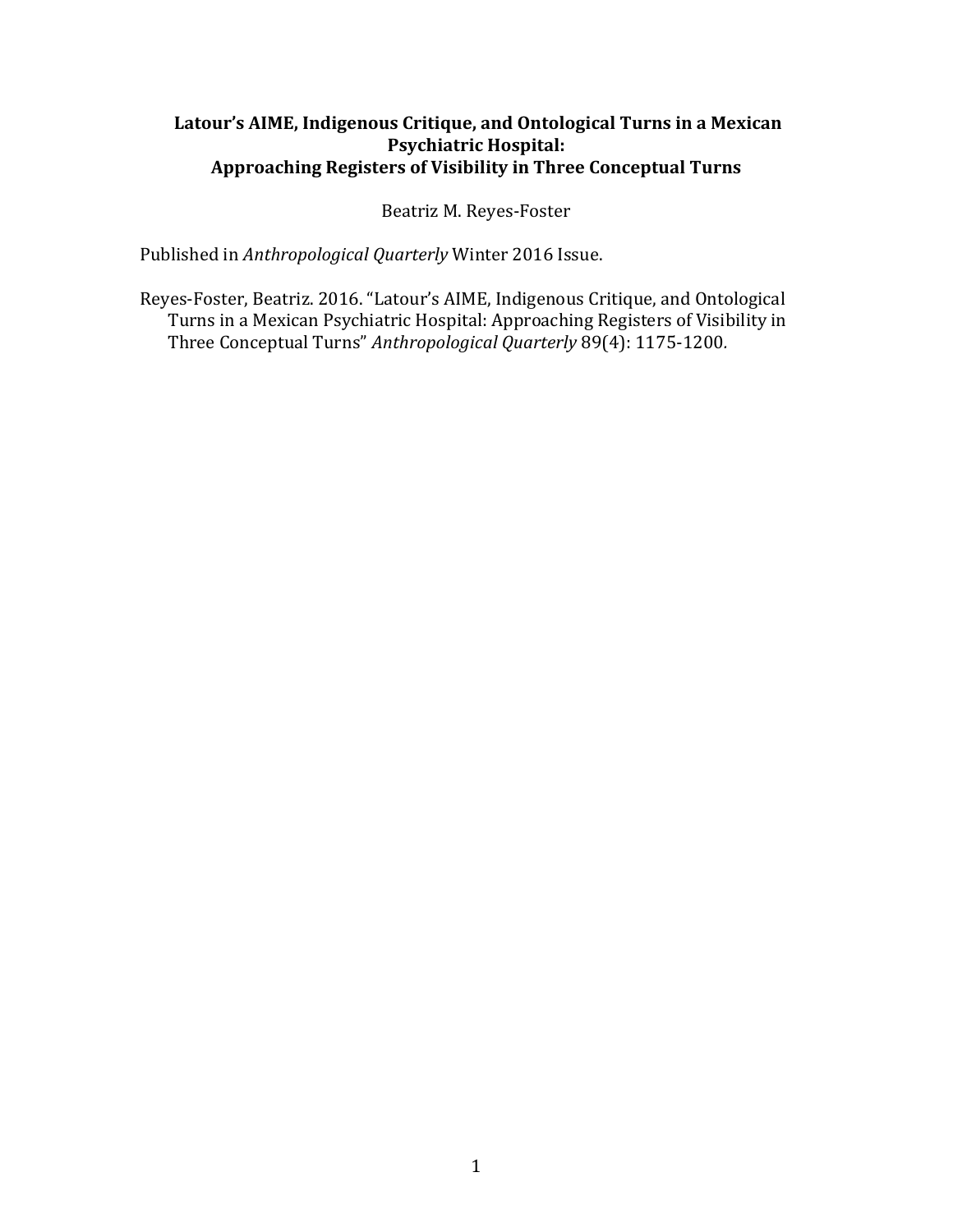# **Abstract**

The "ontological turn" presents an opportunity to re-examine anthropological engagements with various phenomena across multiple modes of existence. One possible terrain for engagement is the acute ward of a psychiatric hospital in Yucatan, Mexico, where psychiatrists, patients, and various invisible beings coexist. By examining the actions and words of patients and doctors in the ward, I consider Latour's engagement with invisible beings in his recent publication, AIME, alongside critiques from indigenous scholars who argue that scholarship in the ontological turn ignores indigenous frames of reference that already grant ontological status to nonhumans. I engage in an ontological reading of the concept of (in)visibility in the writing of indigenous scholars to explore how indigenous ontologies can inform my analysis. Finally, I build on my engagement with Latour and indigenous critique to introduce the concept of *registers of visibility* as a mode of existence that encompasses both *what* an actor is capable of seeing and *how* an actor renders themselves visible to others.

**Key Words:** Indigenous scholarship, (in)visibility, ontology, Latour, modes of existence, psychiatry, Mexico.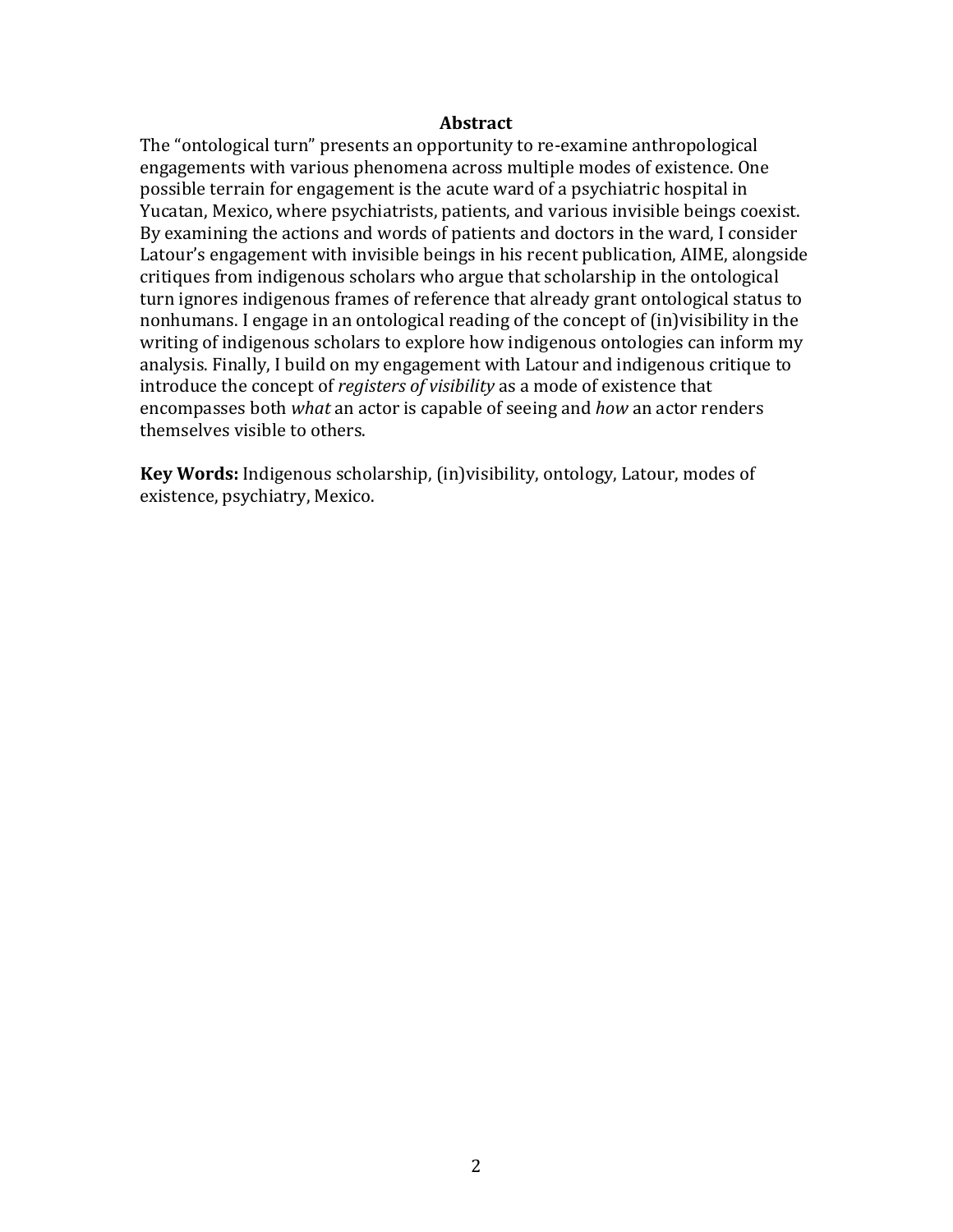# **Introduction**

It is mid-July 2012 in a large city in the southeastern state of Yucatan, Mexico. The heat is sweltering; the rainy season has just started, and with the rains have come the mosquitoes. At Las Lomas<sup>1</sup> the new psychiatry interns, from other, less humid, parts of Mexico, often think that the patients suffer from skin allergies or rashes, because of the severity of the mosquito bites which blanket the patients' arms, legs, backs, and faces. The lack of mosquito netting on the ward windows and the broken fans only exacerbate the problem. For the patients who are tied to their beds, unable to swat away the persistent insects, the only thing standing between them and a bout of dengue fever is luck. The heat and mosquitoes are the least of their problems: conditions inside this public psychiatric facility have been described as horrific in the local press and online forums. This is no hospital, some have argued, but little more than a medieval dungeon.

Efrain, a 31 year old Maya man from a rural community several hours away from Las Lomas, had spent four days locked inside the psychiatric ICU when I first met him. When we spoke, he explained that he had been brought to Las Lomas because he had been possessed by a demon. Although his wife and child had beaten the intruding presence out of his body, his mother had decided to take him to the hospital to care for his injuries. When he was assessed at the local clinic, he was referred to Las Lomas and transported to the city by ambulance. When our interview ended, one of the attending psychiatrists asked how the interview had gone.

"It went well," I said, noncommittally.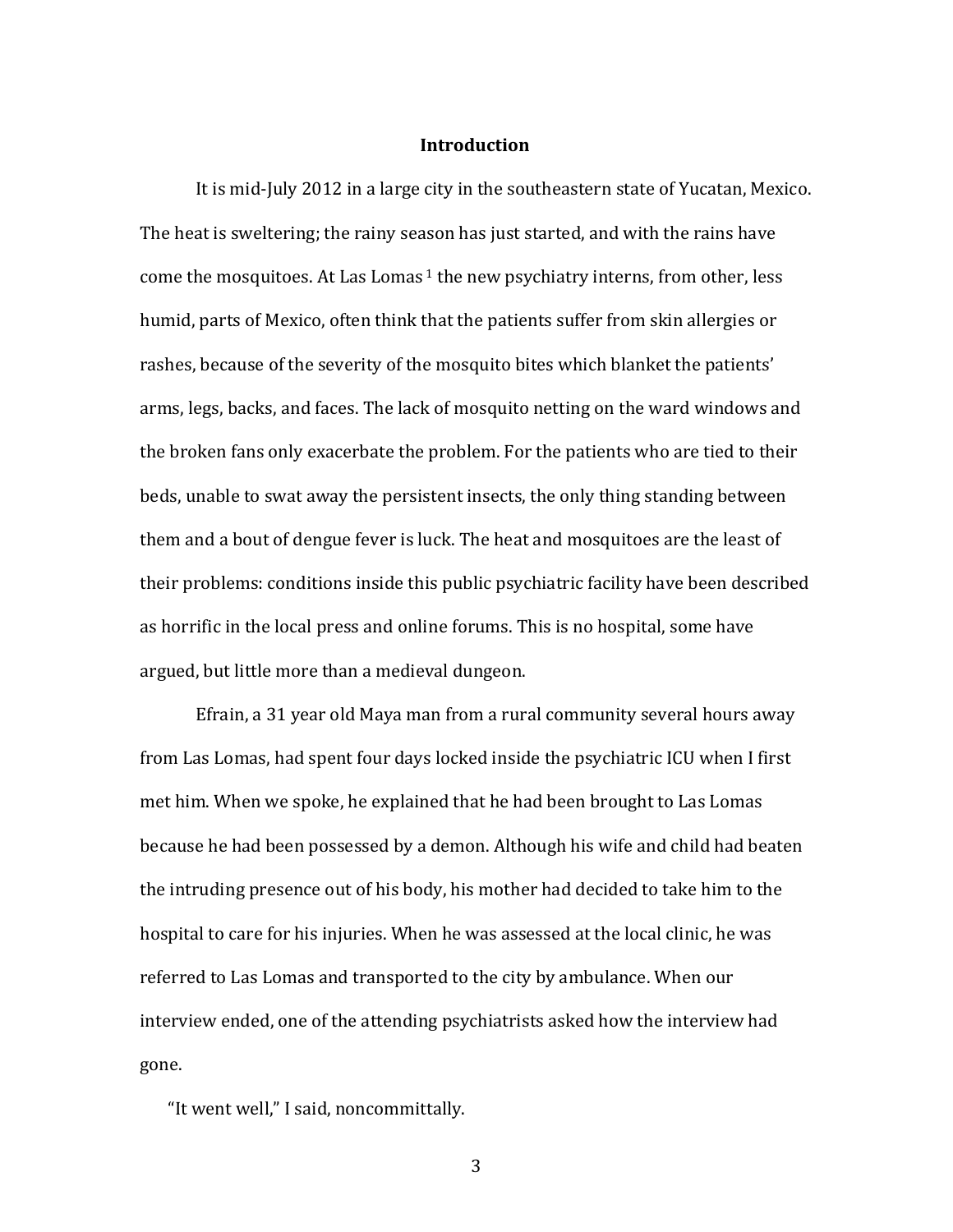She raised her eyebrows in a bemused expression, "he's still psychotic, right?"

Was Efrain "still psychotic"? His doctors concluded stress in his marriage and work life resulted in a severe depression with accompanying psychotic symptoms. They reached that conclusion because Efrain claimed to have been possessed by the devil and because he claimed he could converse with birds (more importantly, that the birds spoke back). However, Efrain assured me he was *not* mentally ill at the same time he explained he had been possessed and his birds had spoken to him. What if we granted Efrain's devil and talking birds ontological status, if we accepted their real-ness? In other words, is it theoretically productive to take his claims "seriously"?

Recent years have seen a burgeoning interest in the so-called "ontological turn" in anthropology (Descola 2013; Latour 2007; 2013; Viveiros de Castro 2014; Mol 2003). Within this growing body of literature, Latour's most recent book, *An Inquiry into Modes of Existence: An Anthropology of the Moderns* (2013), AIME, attempts to go beyond his most recent iteration of Actor-Network theory, the framework he outlines in *Reassembling the Social*. AIME is the result of 25 years of inquiry, presenting a framework for understanding "the Moderns" that examines not only the connections between various networks and domains, but also the coexistence of various modes of existence.

A key feature of AIME that making particularly attractive to anthropologists working in psychiatric settings is AIME's explicit engagement with invisible beings.<sup>2</sup> AIME considers invisible beings, with their ability to transform those whom they affect, to exist in their own mode of existence, [MET], for metamorphosis. This move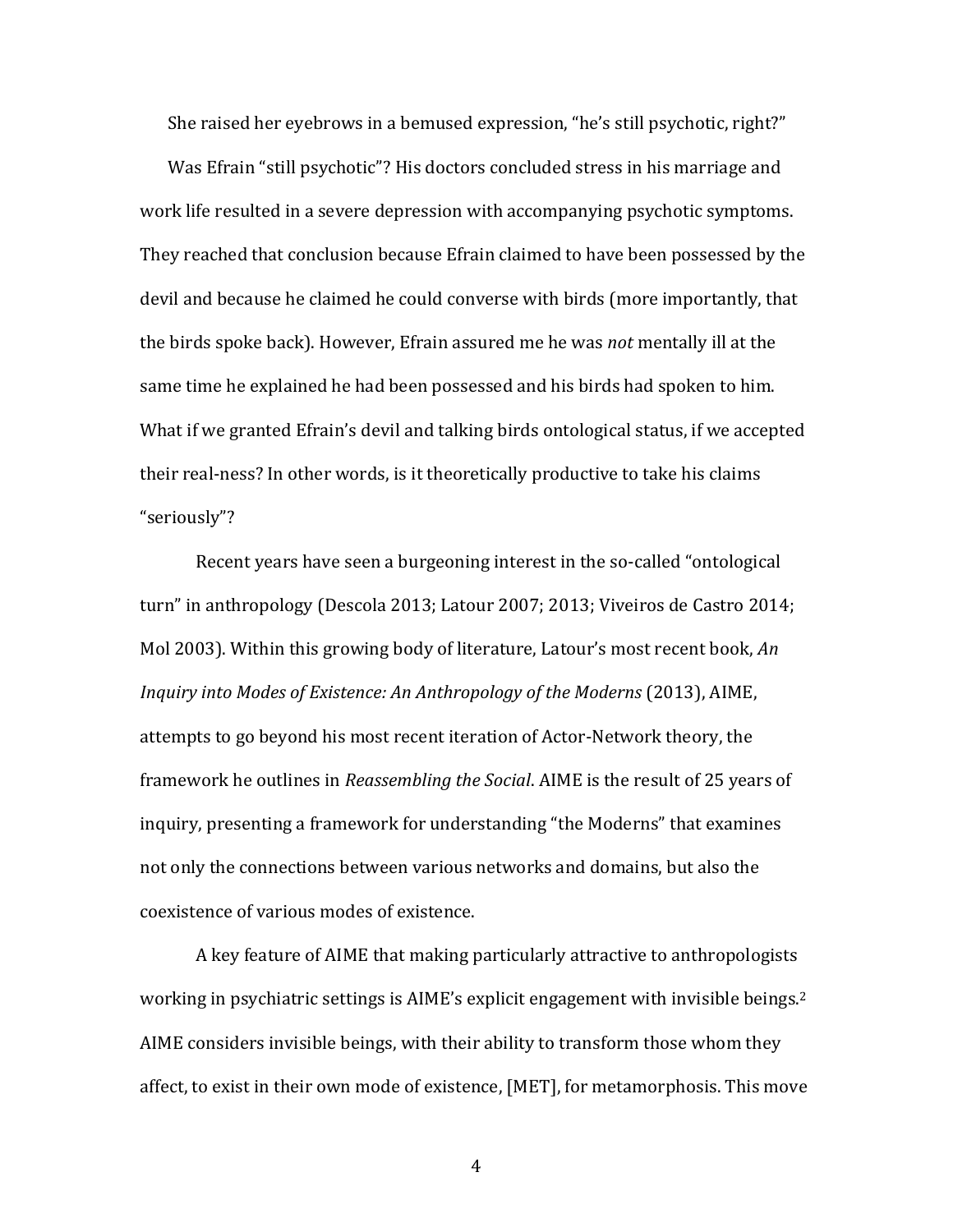forces us to break away from traditional western dualisms: subject/object, health/illness, real/unreal towards a theory that sees reality as the complex interaction of multiple modes of existence present across and between domains ("Science," "Law," "Religion," and so on).

AIME is called "an anthropology of the Moderns," yet who a "Modern" is admittedly vague. Mexico is certainly "Modern," yet it is also postcolonial. More importantly, power, hierarchy and inequality are dramatically real inside the wards of Las Lomas. AIME can easily seem too idealistic, to function too smoothly in its empirical application, to be applicable in a decidedly dysfunctional context. Moreover, indigenous scholars have made the troubling accusation that the socalled ontological turn's interest in the agency of nonhuman actors replicates preexisting indigenous ontological frameworks without engaging them.<sup>3</sup>

In this article, I consider the possibilities of an AIME-informed analysis of Las Lomas and present a critique of the realities of repression experienced by the patients in its wards. In the wake of the ontological turn in anthropology, critiques from indigenous anthropologists and other indigenous scholars about the (in)visibility of indigenous thought in Academia are useful in understanding the connections between invisible beings and invisible people. In this article, I use "three conceptual turns" as a device to illustrate this usefulness in the ethnographic context of a public psychiatric hospital in in Yucatan, Mexico. I introduce a new possibility for understanding the experiences of acute patients confined to a psychiatric ward, complementing rather than replicating other analyses based on the theorization of experience, subjectivity and biopower in psychiatric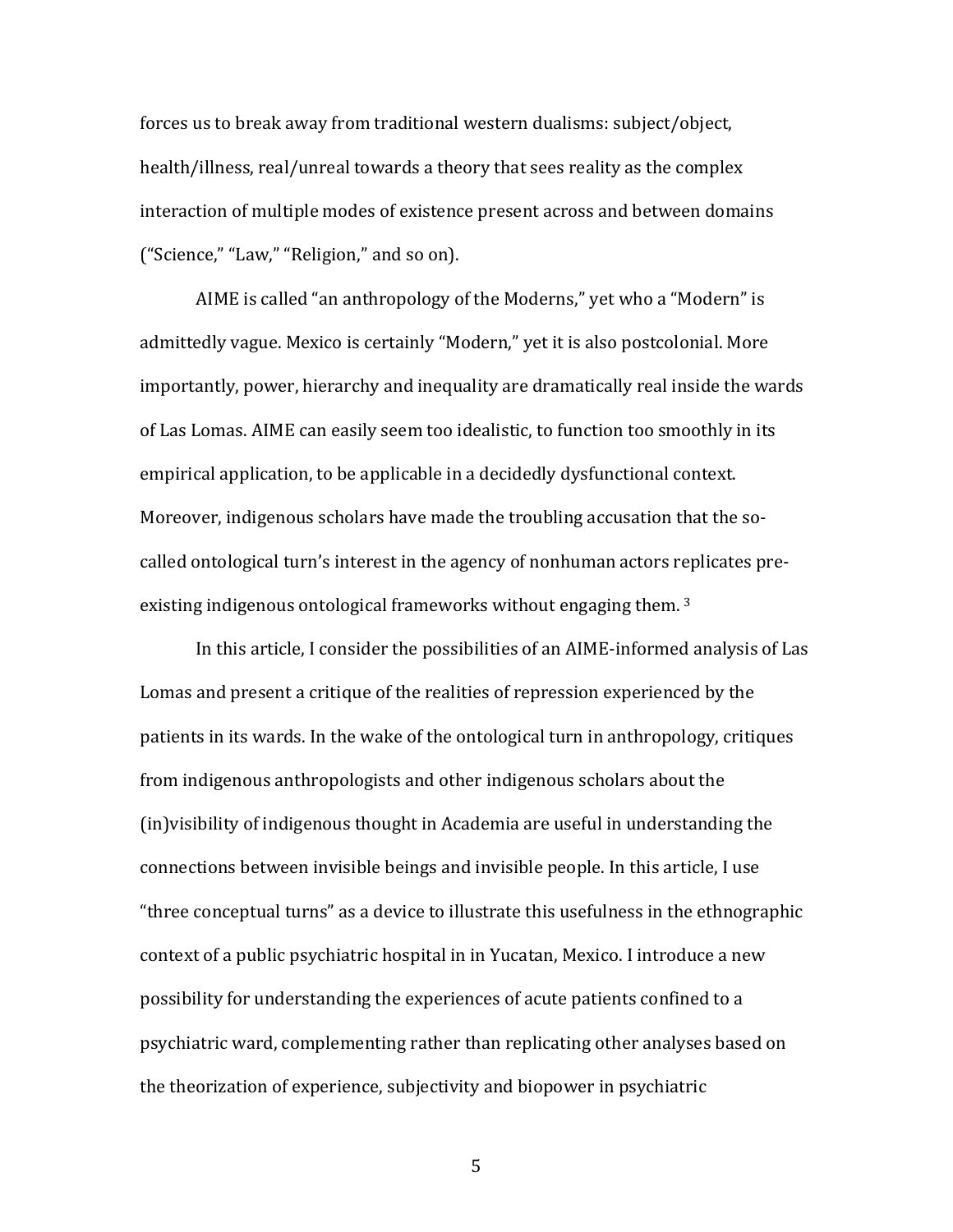anthropology (Biehl 2005; Brodwin 2013; Desjarlais 1997; Farmer 2004; Good 1994; Jenkins and Barrett 2004; Luhrmann 2001).

I introduce the notion of registers of visibility as a conceptual tool for understanding both an ontological pluralism taking invisible beings seriously while accounting for the reality of unequal modes of existence. I do this in three conceptual moves: first, I provide an AIME-inspired Latourian analysis of the psychiatric ward and the invisible beings residing there. Second, I describe the treatment of psychiatric patients as a process of invisibilization bearing strong parallels to the invisibilization of indigenous people by the Mexican State and of indigenous thought in Euro-American academic writing. The second move is a deliberate attempt to decolonize my analysis by including an engagement with indigenous metaphysics and ontology. Finally, this engagement brings me to propose that the visible and invisible actors of Las Lomas exist in *registers of visibility* encompassing both *what* actors are capable of seeing and *how* they are visible to others.

# **The Research Setting**

Las Lomas is a 160-bed public facility. It provided inpatient and outpatient psychiatric and psychological services to 69,000 people in 2011. The acute ward, the primary setting of the research informing this manuscript, is an intensive care ward inside Las Lomas. There are approximately 24 beds evenly divided into male and female dormitories, though all beds are almost never filled. The wards are not air conditioned, and many of the fans supposed to bring the heat down were broken in the summer of 2012.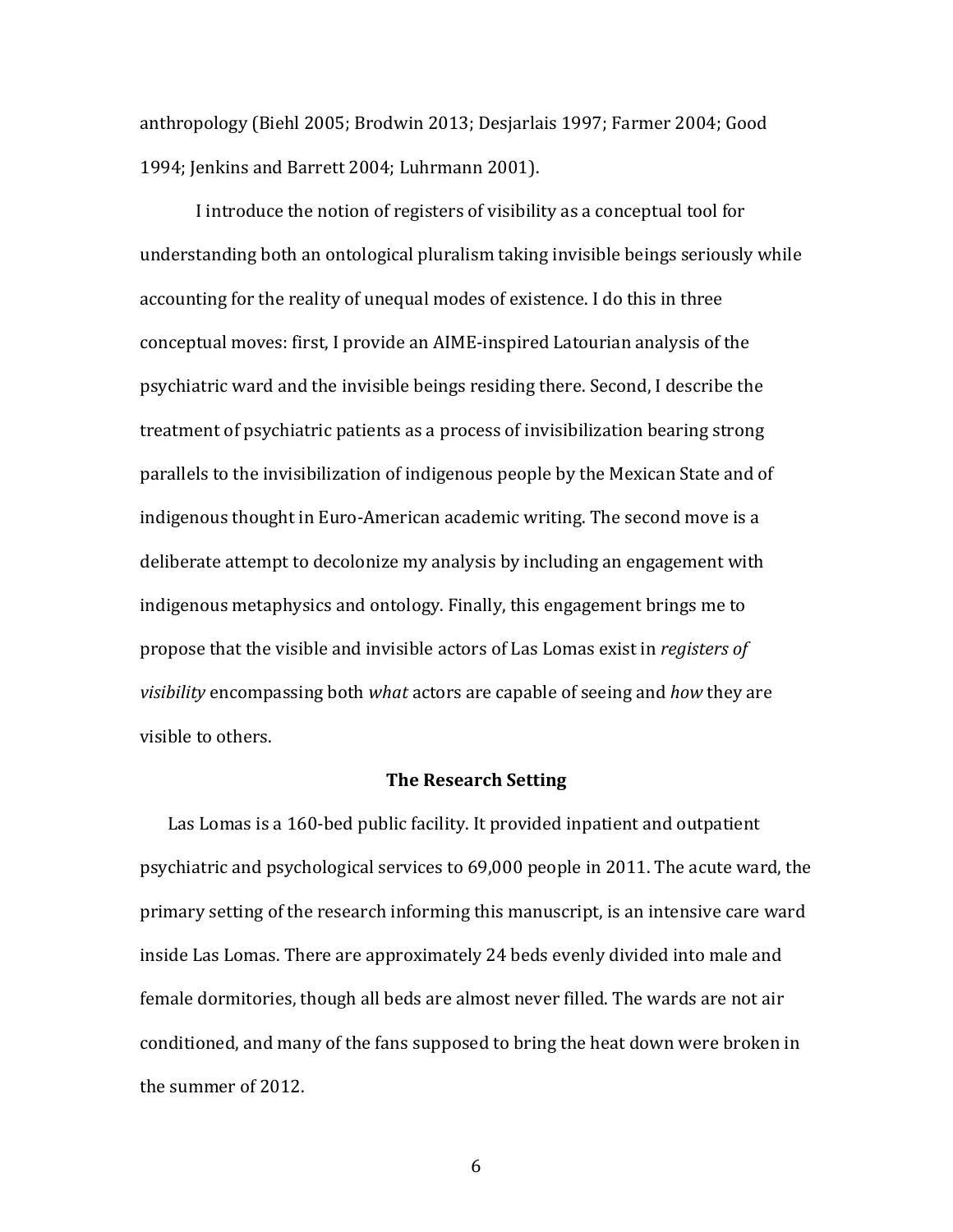The people who use this facility are among the poorest in the region: many of them are Yucatec Mayan speakers (though the hospital does not keep track of how many Mayan speakers and ethnic Mayas are committed each year) from rural communities with poor access to mental health care services and medication. By the time they are committed to Las Lomas, patients are generally in a state of escalating for some time. By the time they arrive, patients have likely already visited a traditional healer and made use of local low-cost health care clinics. Some of Las Lomas's clientele comes from the Instituto Mexicano del Seguro Social (IMSS) or the Instituto de Seguridad Social para los Trabajadores del Estado (ISSSTE), organizations providing health services to public and private employees. However, the case loads of these physicians, who essentially "rent out" hospital space, are much smaller than those with *Seguro Popular,* the government low-cost insurance option for those outside the IMSS and ISSSTE systems, or no insurance.

Inside the facility's intensive care unit conditions are especially difficult: Patients must wear a uniform, are allowed no personal property, including books or reading material, and sleep in a long dormitory at the end of which, in the open, are toilets and showers, always visible to the nursing staff. The toilets often break, and repairs are slow to come, creating a nearly unbearable stench in the entire dormitory. Patients are locked down in this dormitory for 18 to 20 hours a day, only allowed out into the ward lobby to eat their meals and, if they have visitors, to sit at tables with them between 10 am and 12 noon. Failure to comply with hospital rules can result in the application of physical restraints or isolation.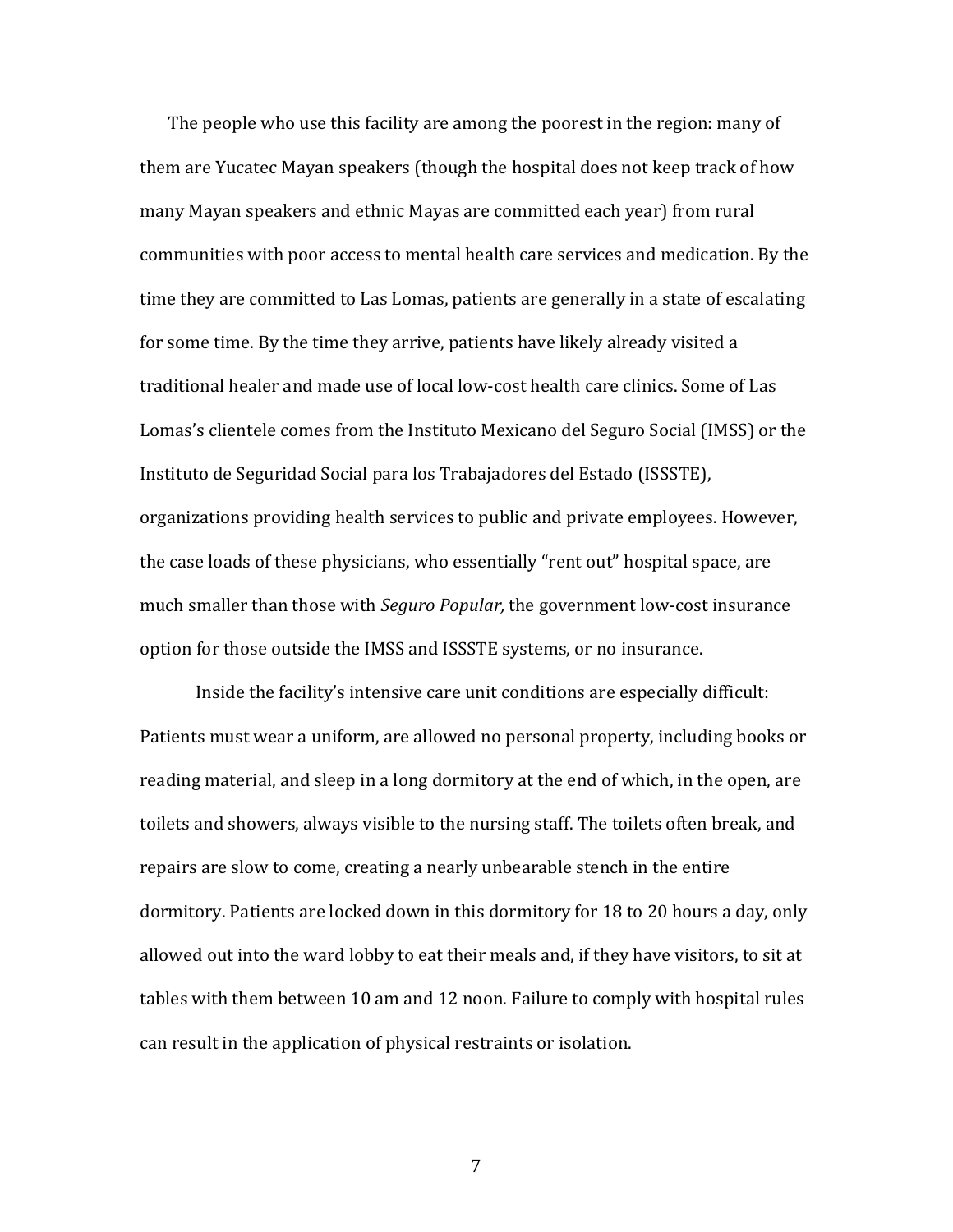The extreme order imposed upon patients is in tension with a chaos created by circumstances affecting the proper functioning of the institution itself: preferred medications are often unavailable; the Electro Convulsive Therapy (ECT) machine frequently breaks down; the hospital runs out of supplies such as drug tests and doesn't replace them (making it difficult to rule out psychiatric symptoms that could be drug-induced and hindering diagnosis); facilities are not properly maintained; precautionary measures are not taken and patients contract mosquito-borne diseases; turf wars between nurses and physicians spill over into patient care. This chaos presents a sharp contrast –and a notable obstacle—to the institution's mandate to order the bodies of its patients.

I spent three months conducting participant observation research inside Las Lomas, where I rotated through the acute ward, the psychiatric emergency room, and psychiatric outpatient treatment. I concentrated the majority of my time inside the acute ward, where I established a good working relationship with the attending physicians and patients. I interviewed 24 psychiatric patients committed to the acute ward and all three attending psychiatrists. I also directly witnessed the treatment of about 50 others inside the acute ward and about 30 patients using the hospital's urgent care and outpatient services. In addition to one-on-one interviews, my months of immersion inside the hospital allowed me close interaction with 10 psychiatry and integrative medicine residents: five inside the acute ward, three in the psychiatric emergency room, and two in outpatient service. I attended a psychiatry class for medical students and a case analysis meeting. I also conducted two semi-structured interviews with psychiatrists working outside of Las Lomas.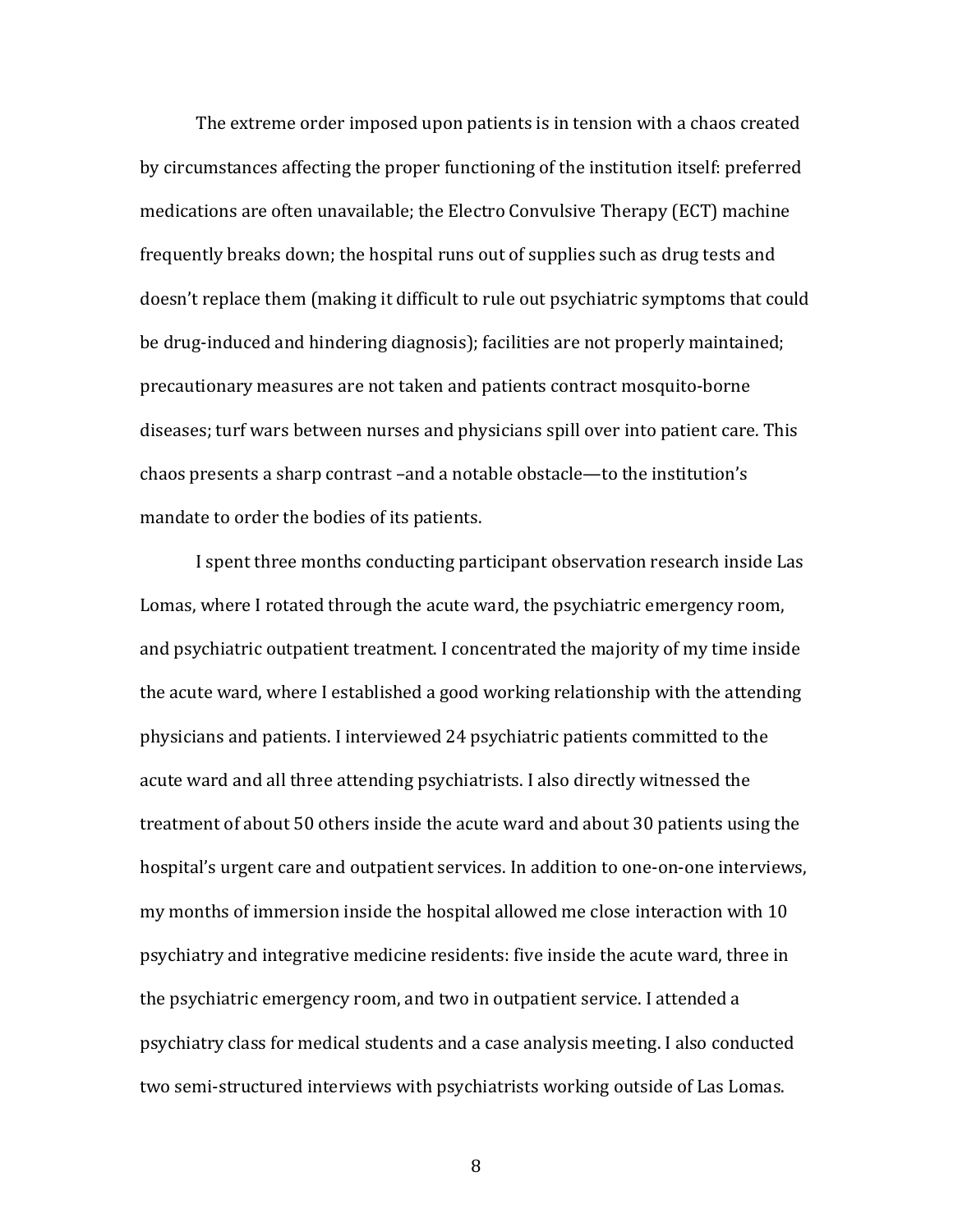In my semistructured interviews with patients, we discussed their understanding of health and illness and perceptions of care providers and condition. I asked patients to describe a "healthy" versus an "unhealthy" person. I asked them whether they believed *they* were sick. My semistructured interviews with doctors focused on how they spent their time inside and outside of Las Lomas, their responsibilities inside Las Lomas, how their private practice differed from their hospital practice, and the greatest obstacles they faced in their work. Finally, I also asked them to give me their definition of a healthy person.

The data yielded by my ethnographic engagement with patients and doctors at Las Lomas is at the heart of the theoretical intervention this paper is attempting. More than a simple backdrop against which I develop the idea of registers of visibility through an engagement with Latour's AIME and the work of indigenous scholars, the ethnographic conditions themselves challenged my theoretical analysis and pushed me to think beyond those tools immediately available to me in the work of the theorists I was reading. In this sense, my conceptual framework is firmly grounded in ethnography.

# **First Turn: Approaching Latour's AIME and Invisible Beings**

In AIME, Latour guides the reader through a comprehensive theory for sorting through human practices. He identifies various modes of existence: law [LAW], political autonomy [POL], religion [REL], and so forth. The [PRE] mode, for pre-position, refers to position-taking before a position is stated. The [REF] mode, for chains of reference –perhaps as close as we can get to epistemology (83). Relevant to this article, Latour also introduces his own definition of a category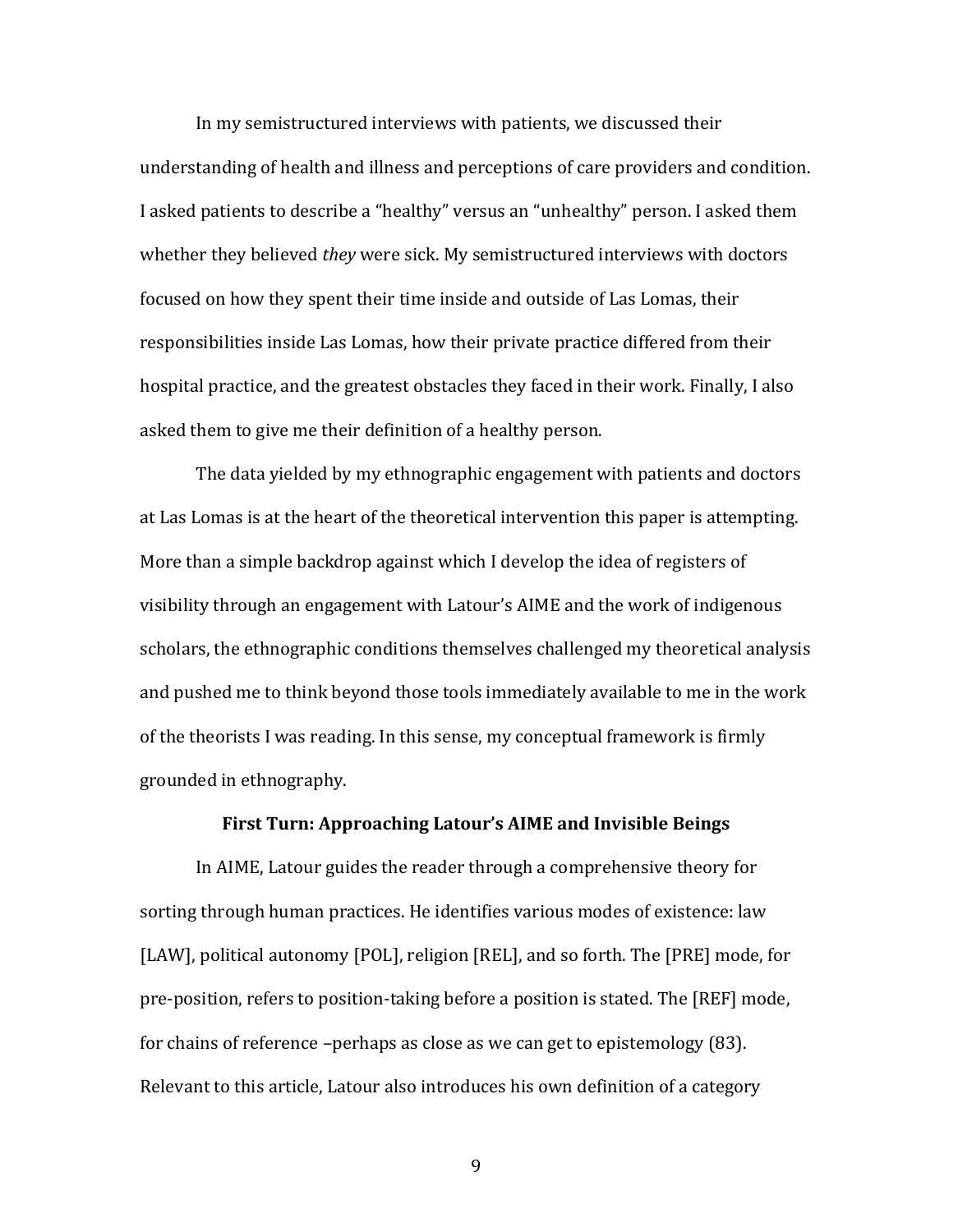mistake; in contrast to mistakes of the senses, category mistakes are mistakes "of direction," requiring a change of "interpretive key" –a key attached to each mode of existence allowing the researcher to recognize it. Interpretive keys allow the researcher to avoid making the *mistake squared,* the modern mistake of assuming that objective knowledge is the only way to judge truth and falsity (58).

By Chapter 7 of AIME, Latour, having demonstrated that the idea of the "visible world" is the result of a category mistake, and uncovered the pluralism of modes of existence (178), turns his attention to what he calls the "beings of metamorphosis" (181), the invisible beings modernity has relegated to the "irrationality" of other cultures and explained as products of the individual psyche. For Latour, the Moderns' need to deny the existence of these forces and explain them through what he regards as the questionable prism of psychology points to the very ability these forces have to act upon human beings. Where in other cultures, these beings are managed through ritual, the Moderns are quick to deride the "superstitions"; at the same time, they are affected/afflicted by them in the form of mental illness. The Moderns need to situate these forces inside the mind and thus deny their existence. Yet, as much as they may try to deny the existence of these forces or explain them as "internal," the fact remains they continue to deeply affect them. The effect of these forces on the continuity of the Modern self is so powerful it manifests as a mode of existence [MET]:

The continuity of a self is not ensured by its authentic and, as it were, native core, but by its capacity to let itself be carried along, carried away, by forces capable at every moment of shattering it or, on the contrary, of installing themselves in it. Experience tells us that these forces are external, while the official account asserts that they are not only internal –no, that they are nothing. Nothing happens. It's all in our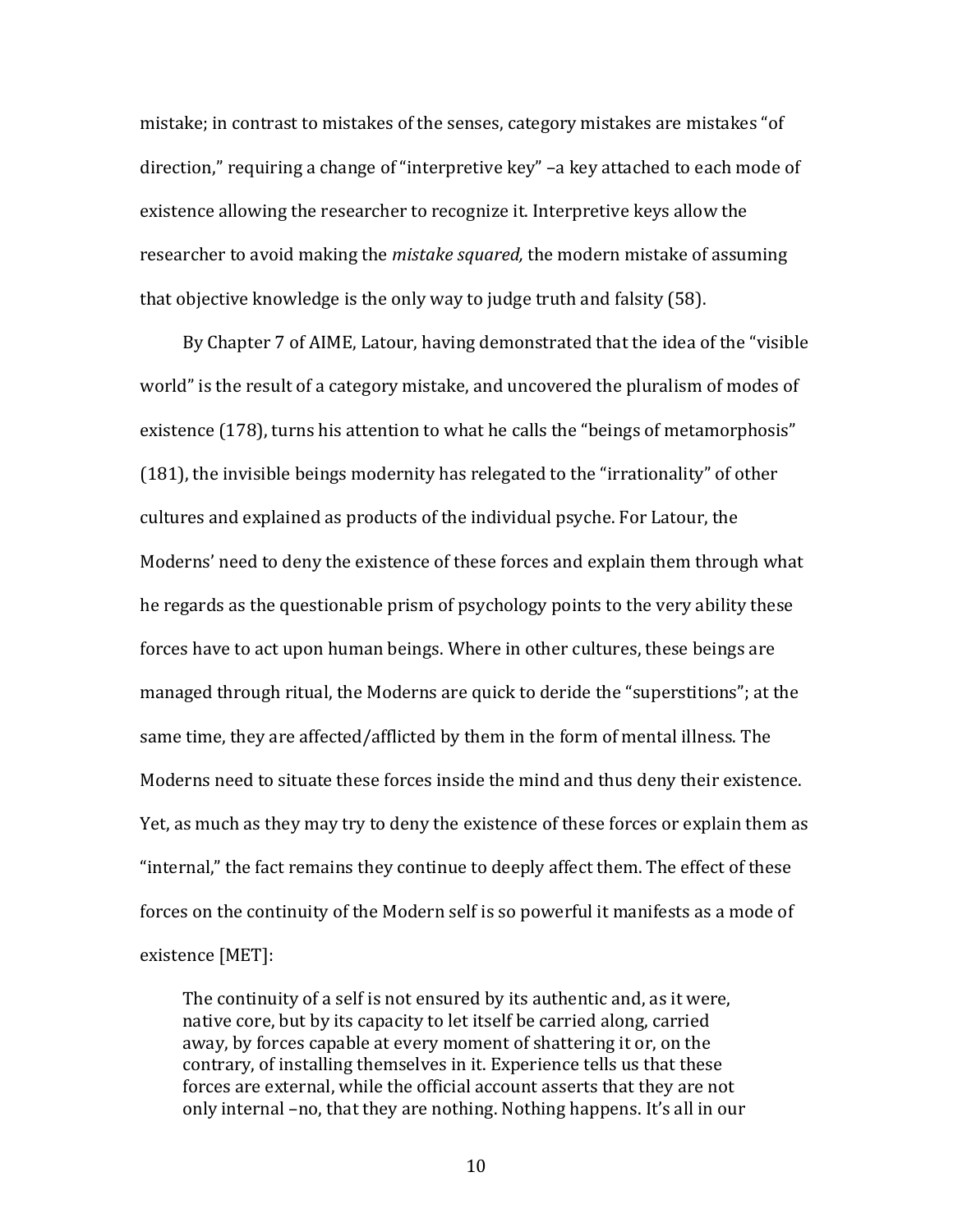heads. One thing is certain: we have here a form of continuity that is obtained by leaps, by passes, by hiatuses through a dizzying discontinuity (196).

The [MET] mode refers to the ways invisible beings transform themselves and transform those around them. They do not exist in the same way tables and chairs exist, but they nevertheless have ontological status (199). AIME introduces 15 modes of existence, all of which can interact with one another in encounters Latour refers to a "crossings." Thus, after recognizing the existence of invisibile beings in the [MET] mode, Latour's protagonist dismisses the centrality of matter (and materialism) as a category mistake.

As a Modern space, the staff at the psychiatric hospital interprets patient engagement with invisible beings as symptoms that are, as Latour describes, internal to the patient. When Dr. Castro describes how he measures improvement in his patients, he begins with looking to see that the patient no longer recognizes the existence of the invisible beings around him:

*[I look for] a reduction in the consistency of the delirium, that the patient sleep well, that he eat well, that he cooperate and respond when he is interviewed. The interview with the family is really important as well, and it is also important to remember that improvement is relative, that there are people who are not going to be "well" the way the family wants them to be... [Field Recording].*

However, the passage above also reveals that, even as psychiatric symptoms are considered *internal* to the patient, the way improvement is assessed is largely through observations of the patients' *external* behavior: that the patient sleep, eat, and otherwise cooperate. Thus, in this psychiatric encounter we begin to see a breakdown in the very distinction of internality and externality. This allows the patient the opportunity to modify her behavior without denying the existence of the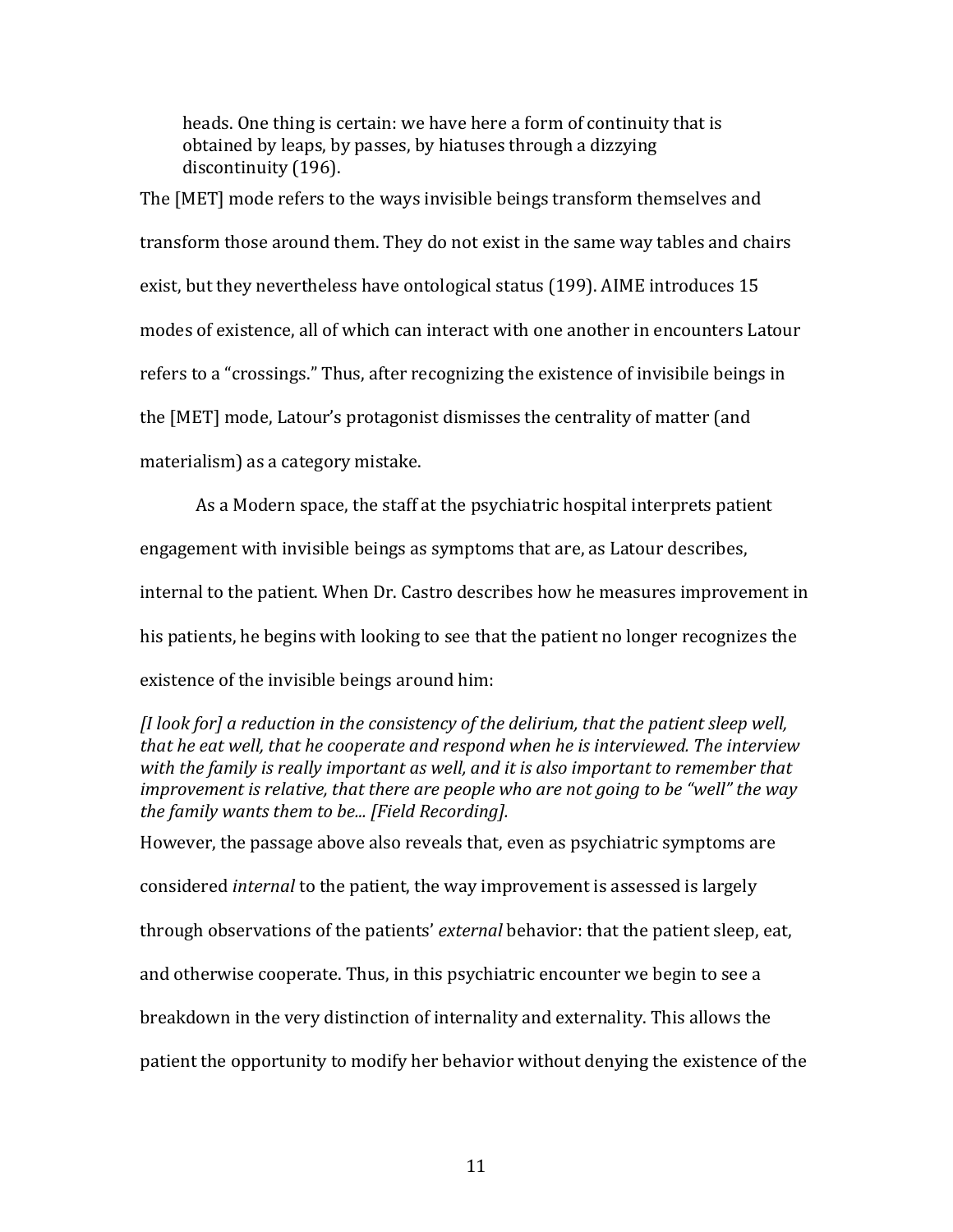"delusion." At times, patients are even able to negotiate which "delusion" they want

to keep:

| Pacheco: | Manuela, are you bothered by the fact that sometimes I, that I might<br>doubt some of the things you tell me? I feel that not everything you tell<br>me is true. There are many things that are true, but there are others |
|----------|----------------------------------------------------------------------------------------------------------------------------------------------------------------------------------------------------------------------------|
|          | that are not. Do you mind that sometimes I do not believe everything<br>you tell me?                                                                                                                                       |
| Manuela: | Do you think I am a liar?                                                                                                                                                                                                  |
| Pacheco: | No. Well, it is not that you are a liar-                                                                                                                                                                                   |
| Manuela: | I understand. When I tell you things about myself, you do not believe it<br>all, just about half?                                                                                                                          |
| Pacheco: | More or less half. Exactly. I believe part of it. But when you tell me you<br>completed five degrees, it seems difficult. I mean, not impossible, but-                                                                     |
| Manuela: | Okay, let me keep just one. I studied—                                                                                                                                                                                     |
| Pacheco: | haha, yes, I like that, that's right.                                                                                                                                                                                      |
| Manuela: | I studied to be a handcraft teacher.                                                                                                                                                                                       |
| Pacheco: | Okay, that's more like it. It's more believable. (Field recording)                                                                                                                                                         |
|          |                                                                                                                                                                                                                            |

This exchange illustrates a sort of negotiation taking place between Manuela

and Dr. Pacheco. By pointing out the unlikeliness of Manuela's claim to have completed five degrees, Dr. Pacheco got Manuela to compromise and "keep" one of the five. What is unclear in the exchange is first, whether Manuela believes she only completed one degree, and second, whether it matters. What is clear is that it pleases Dr. Pacheco for Manuela to make more "believable" claims about her life. In this back-and-forth, Manuela understands her ability to leave Las Lomas depends on Dr. Pacheco's opinion of her progress.

Manuela was found wandering the streets in a city over five hours away from Las Lomas. She had no identification, and was unable to tell her name to the police officers who found her. She was committed as a Jane Doe to Las Lomas, where she remained, unable to communicate and confined to a solitary observation room, for nearly a month. Manuela spent most of that month screaming incoherently, spitting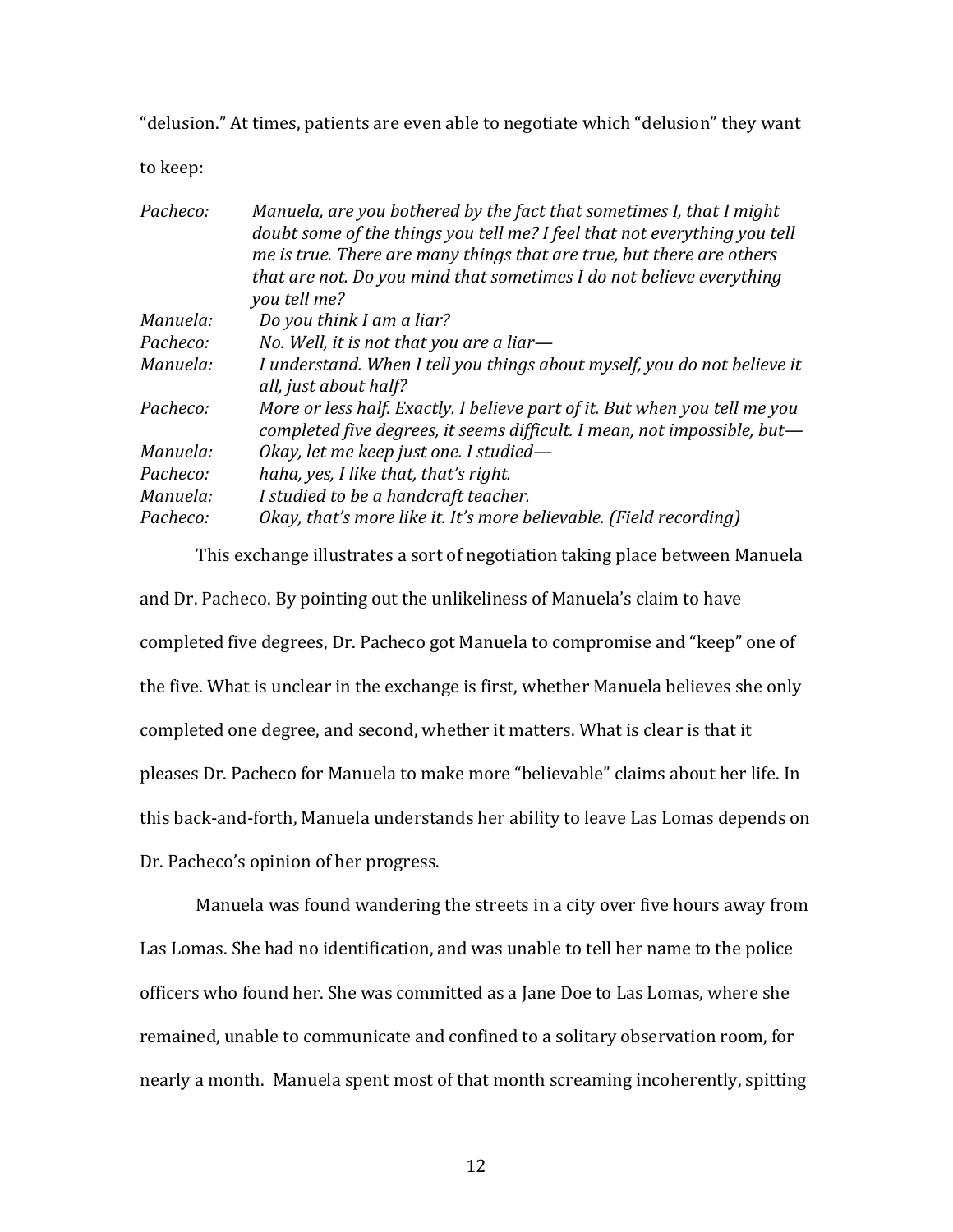at doctors and nurses, or tied to her bed, sedated. Without any way of verifying her identity, there was no family to contact. Without drug testing strips, at first there was no way of knowing if her behavior was drug induced. One Monday, about a month after she first arrived, I came in to the hospital to discover that Manuela had become responsive over the weekend. She was able to tell Las Lomas staff her name, and her family was finally contacted.

However, some things about her story did not seem quite right. Manuela claimed to hold five degrees, to be employed by Interpol, and to speak French, English, and Mayan. She said she was a citizen of Canada and resided in Montreal. After she finally revealed her name, and hospital workers contacted her family, Las Lomas staff learned she had been living in Cancun and working in a grocery store. She apparently been struggling with depression for years; according to them, this was not the first time she lost touch with reality. Her family believed her delusions were triggered by the death of her only child eight years prior. She went missing for several months before she was found in a different city several hours away.

When I interviewed her, Manuela insisted she had never lost her sense of reality:

# *Manuela: I have never lost my sanity, even though they have drugged me. Reyes-Foster: You have always been completely aware of everything going on around you? Manuela: Yes, I was coherent. I remember when they brought me in. And I am still coherent, no matter what they do. (Field recording)*

If Latour grants ontological status to invisible beings, why not grant ontological status to the world that Manuela inhabits? Rather than constructing it as delusion or alternative reality, we can use Latour's framework to imagine Manuela's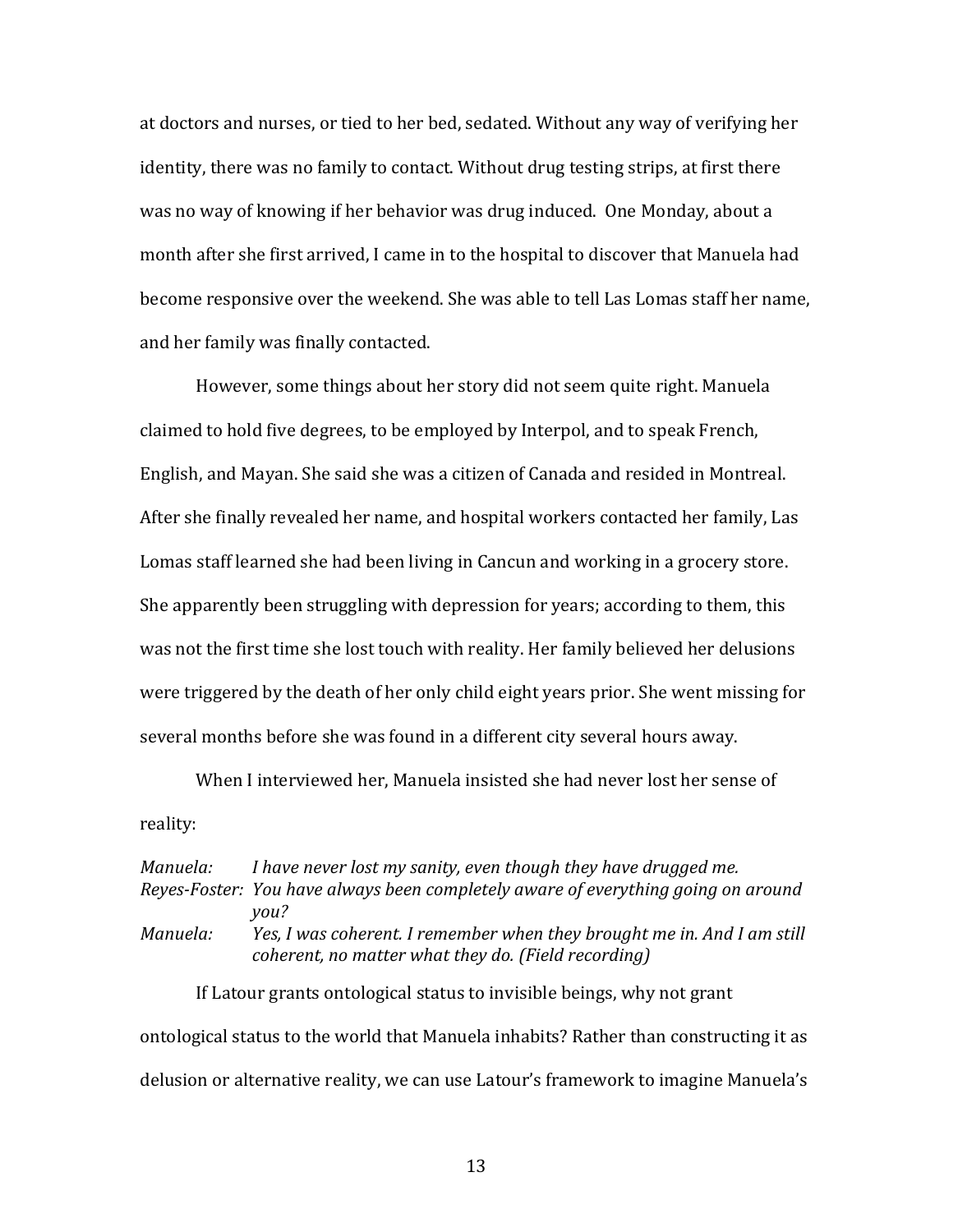world as part of the same world inhabited by those who do not recognize its existence, overlaid like a transparent film, transforming Manuela from a grieving mother to an Interpol agent.

Likewise, Efrain, the patient described above, did not believe he was suffering from a mental illness. Efrain lived in a small village in rural Yucatan. He worked as a small-scale farmer and a tricycle taxi driver, but a difficult agricultural year had prompted his wife to take on a job at a local *maquiladora*, an exportprocessing factory. This caused conflict in the marriage, and Efrain began to believe his wife was unfaithful. Soon after the conflicts began, Efrain began experiencing frightening visions. He began to hear animals, particularly his pet cardinal birds, speaking to him. A strict Pentecostal, he became convinced that he was the subject of a demonic possession.

*It was, it was… everything was all mixed up there and… in the night, I tell my wife, when I woke up, I tell her, "hey, let's… or help me pray." And when she heard that I was speaking in tongues like that and I was praying, she said, you are not my husband, she said. "Why not?" I asked. "Because you are not my husband. You are the evil spirit who is inside you," she said. "Why do you say that?" I said, and we went outside, to the kitchen. "you are the evil spirit," she said. "How can it be?" I said. "Yes, you are the evil spirit." "How can you prove it?" "This is how I prove it." And she hit me, my wife, she hit me here, but, really, really hard. And said to her "hit me so that the evil spirit that you say is inside me will leave." Then she said, "son, come here," she said to my 12-year-old son, "son, come see your dad, come see your dad. He is not your dad," she said, "where is he? He says, "look, see how he's grabbed my hair," and she says, "hit him." And so my son hits me and that's how I got this black eye."*

He ran into the woods after his son hit him, and spent the night in them.

When he came home the next day, he found his house empty, save for his pet cardinal birds. The mated pair had a chick, and Efrain began conversing with them. He took the birds to his parents' home.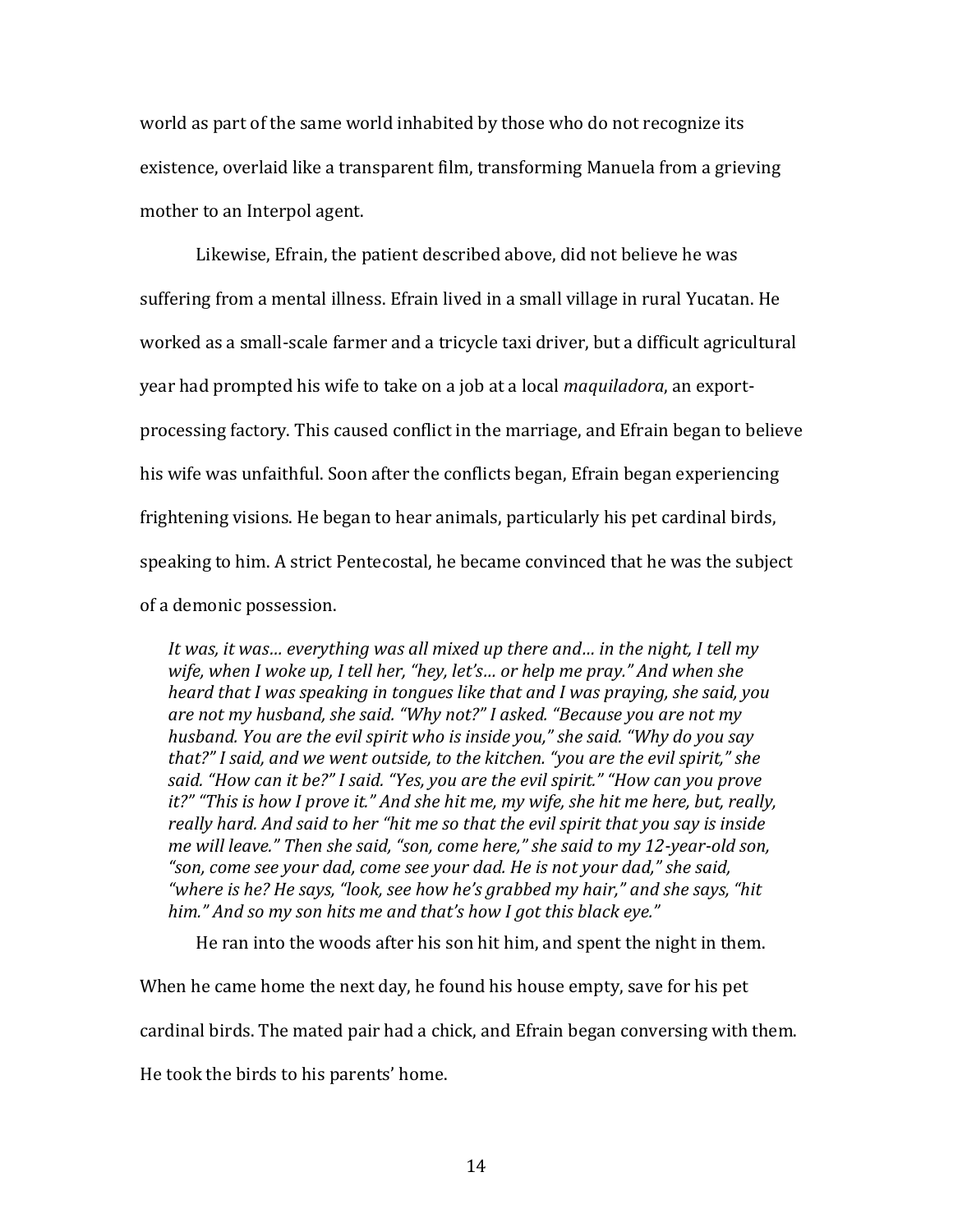*So I arrived at my mom's. I arrived at my mom's and I say, "mommy.." [and she says] "why is your face like that? Who hit you?" she says. And I said "Well, my wife and my son." "How can that be?"* 

*"Yes."* 

*"Why, then?"* 

*And my little sister, [she says] "oh, brother, what is happening to you is not normal," she says. "Why? Why are you talking to the birds?" She could hear me talking to them, and I said, the baby, the baby folds his wings, both of them… he folds them like this… so they want to fly. And he turned like this… he turned back and started to say that they are going to fly, to fly. You fly, he said, and do not tell them it is me, said the baby. And I, what could I do? I started to talk with my dad, but he couldn't* 

*understand me. And with my sister, but she couldn't understand me. And… well…* 

*My little sister says, brother, I am very sorry, she says, but I am going to set your cardinals free.* 

*"Why?"* 

*"I'm going to set them free, brother. Poor birds, would you like to be locked up the way they are locked up?" She says.* 

*"No," I say.* 

*"So let them go, let them go and let them live like we live," she says. With tears, with tears and pain, I let them go. But so you see, they didn't go far. They stayed near the house and started to sing and sing, all three of them. Yes. Then my wife left, and they started to find a van so they could bring me here…. [the birds] come from God, because I fed them, but I had them locked in a cage, and it is not right to keep them locked up. Just like I'm locked up, right? I am fed, but I do not have freedom*.

As a Maya man and a Pentecostal Christian, his worldview already included

the existence of the devil and the reality of demonic possession. It granted birds the

ability to speak. An approach informed by Latour's AIME takes the demonic

seriously, allowing us to understand how Efrain, contrary to his doctor's belief,

could be possessed by the devil or speak to animals (or claim this was the case)

without being psychotic.

So far, in this first conceptual turn, I applied Latour's framework to my own

ethnographic setting, and found it is a fruitful way of re-conceptualizing what I

previously thought of as the patients' internal worlds. By granting ontological status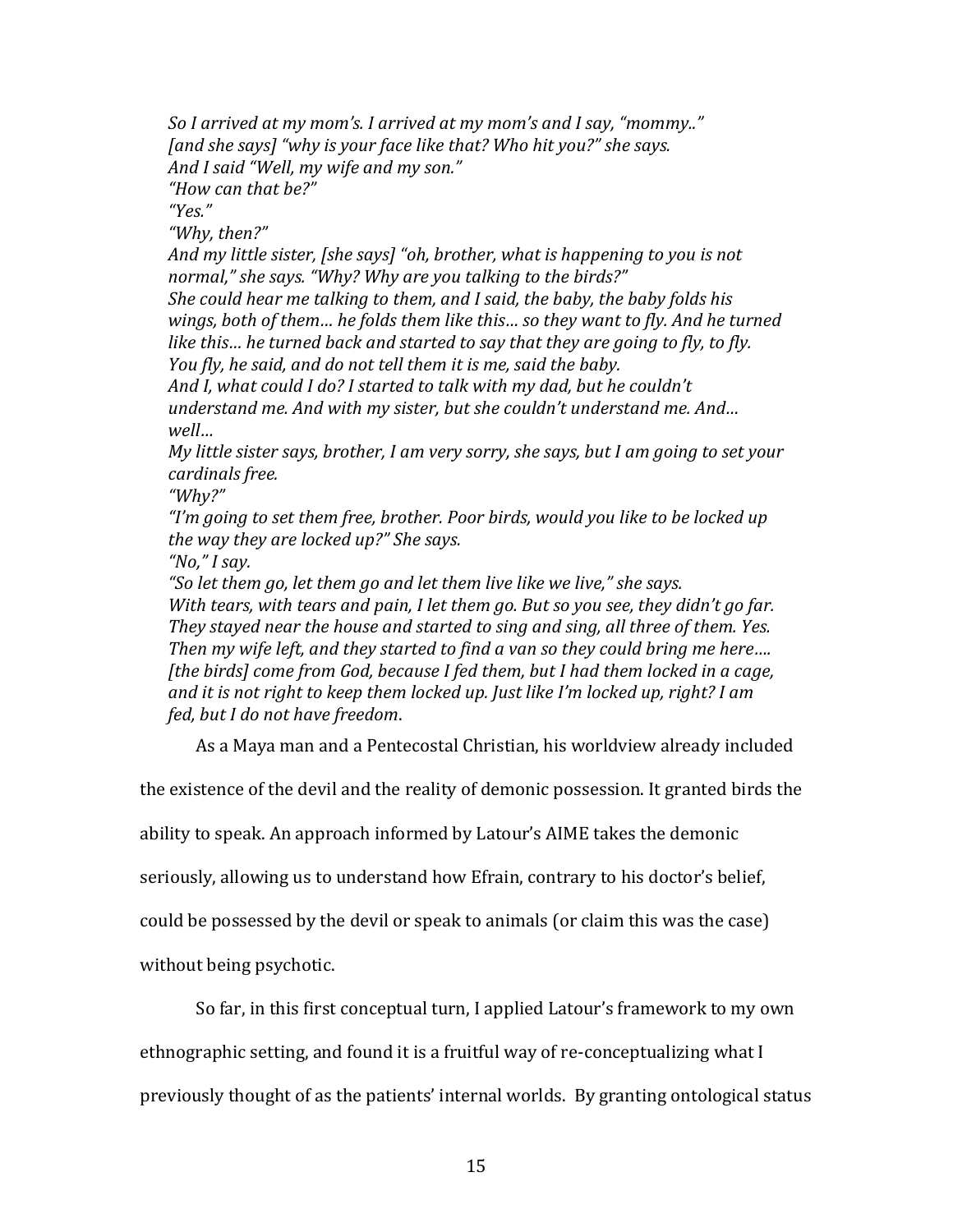to the invisible beings and invisible facts inhabiting the acute ward and interacting with its patients in transformative ways, the framework places patients and care providers on conceptually equal footing, as well as the birds, demons, clothing, medications, the ECT machine, and other actors inhabiting the acute ward.

However, patients and care providers are most certainly *not* on equal footing. In postcolonial Yucatan, the complexity of encounters happening on the ground stretches the boundaries of Latour's easy prose: yes, modern psychiatry attempts to deny the existence of external forces. Yes, these forces have ontological status. Yes, Maya psychiatric patients already grant these forces ontological status. So what? These forces continue to exist in a setting plagued by the realities of political economy, corruption, and human rights violations. I find myself troubled by the ease with which the AIME project can be applied and by its limits. Kim Fortun's (2014) critique of the AIME project comes to mind as she considers the project's contribution in the context of late industrial disasters: "The political economic is mostly absent, as is the discursive… the way history weights the present and the future, at all scales and in all systems, is discounted [in AIME]" (315). Yet in my particular research setting, the weight of political economy and history cannot be denied.

AIME may accommodate both political economy and history through its use of crossings and various modes of existence – the [MET\*PRE] or [MET\*REF] crossings might be useful for thinking through the existence of invisible beings in their postcolonial subtext and context. The possibilities of the [MET] mode are certainly promising, but, the application of a [MET\*PRE] feels forced: indeed, a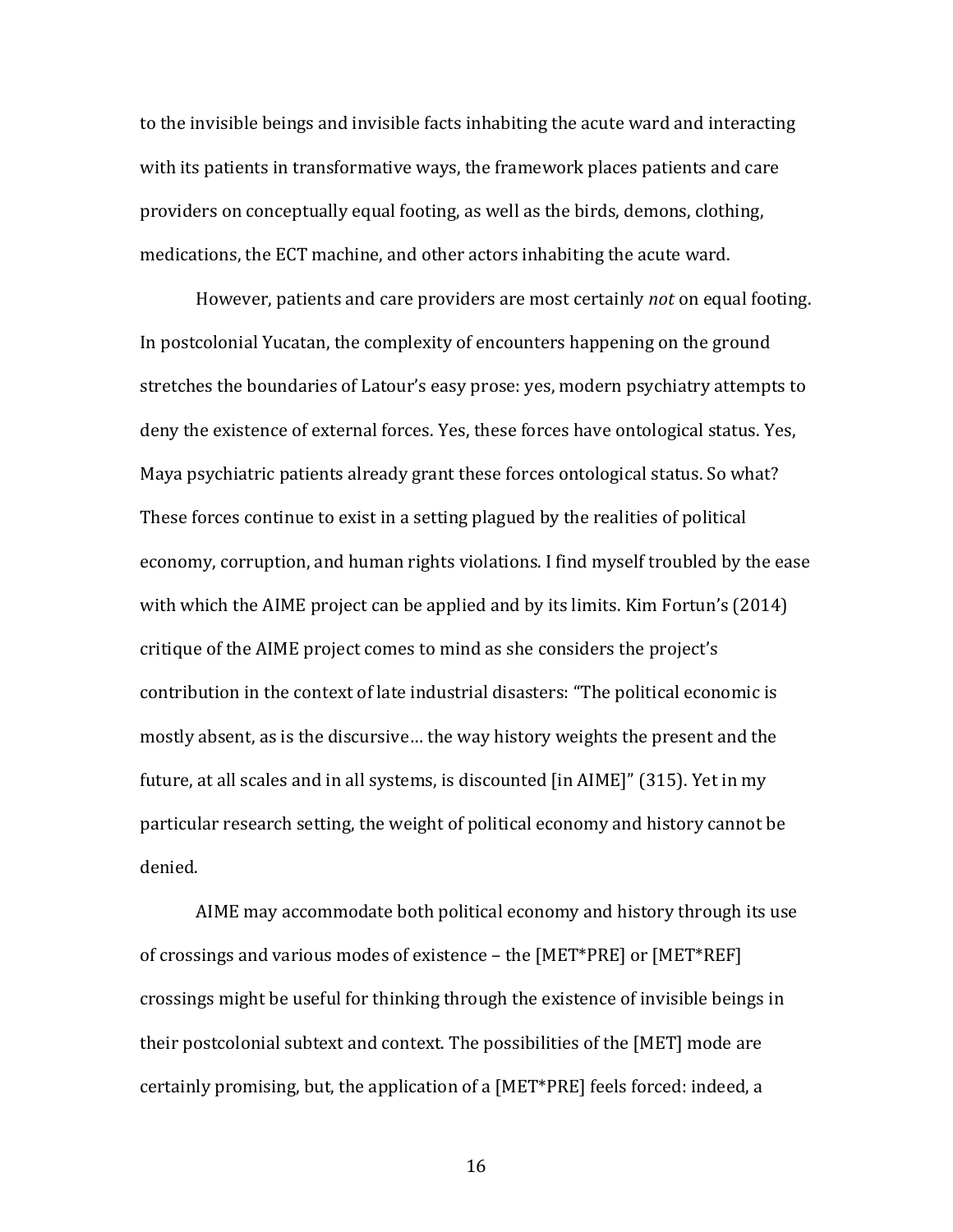search using AIME's online interface for this crossing came up empty, despite the many contributors to the AIME platform. [MET\*REF] yields limited results. While Latour suggests it is possible to use the beings of [MET] to analyze positive knowledge in psychiatry, these questions steer away from my own observations in the oppressive space of the psychiatric ward. Fortun (2014) argues there is a conceptual "diplomacy" implicit in AIME that underestimates the "toxicity" of the vitalism of late industrialization – thus, while the AIME framework cannot deny the harm to humans that comes from industrial chemicals, it simply does not address it. While Fortun speaks of environmental disasters, the same argument can be made of the "soiled grounds" that is the psychiatric ward: the framework does not meaningfully address the suffering or harm to human beings inside the ward. Although AIME supplied a productive analytical tool that allowed me to engage with the concept of invisible beings –and (in)visibility itself—through the [MET] mode of existence, I found this analysis could be enhanced by bringing it into conversation with an anthropology of –or, more accurately, by—indigenous people, who have long been grappling with and writing about (in)visiblity.

# **Second Turn: Indigenous Critiques and the Materiality of Invisibility**

The question of (in)visibility –alongside that of intelligibility—is at the heart of much writing in the field of indigenous studies in the Americas. In Latin America, indigenous identity has taken on unique form and complexity in the wake of nationalistic projects like *indigenismo* and *mestizaje* that highlighting certain aspects of indigenous identity and render others invisible (de la Cadena 1996, Lomnitz 2001, Castellanos, Gutiérrez Nájera, and Aldama 2012). Thus, in Mexico, the banner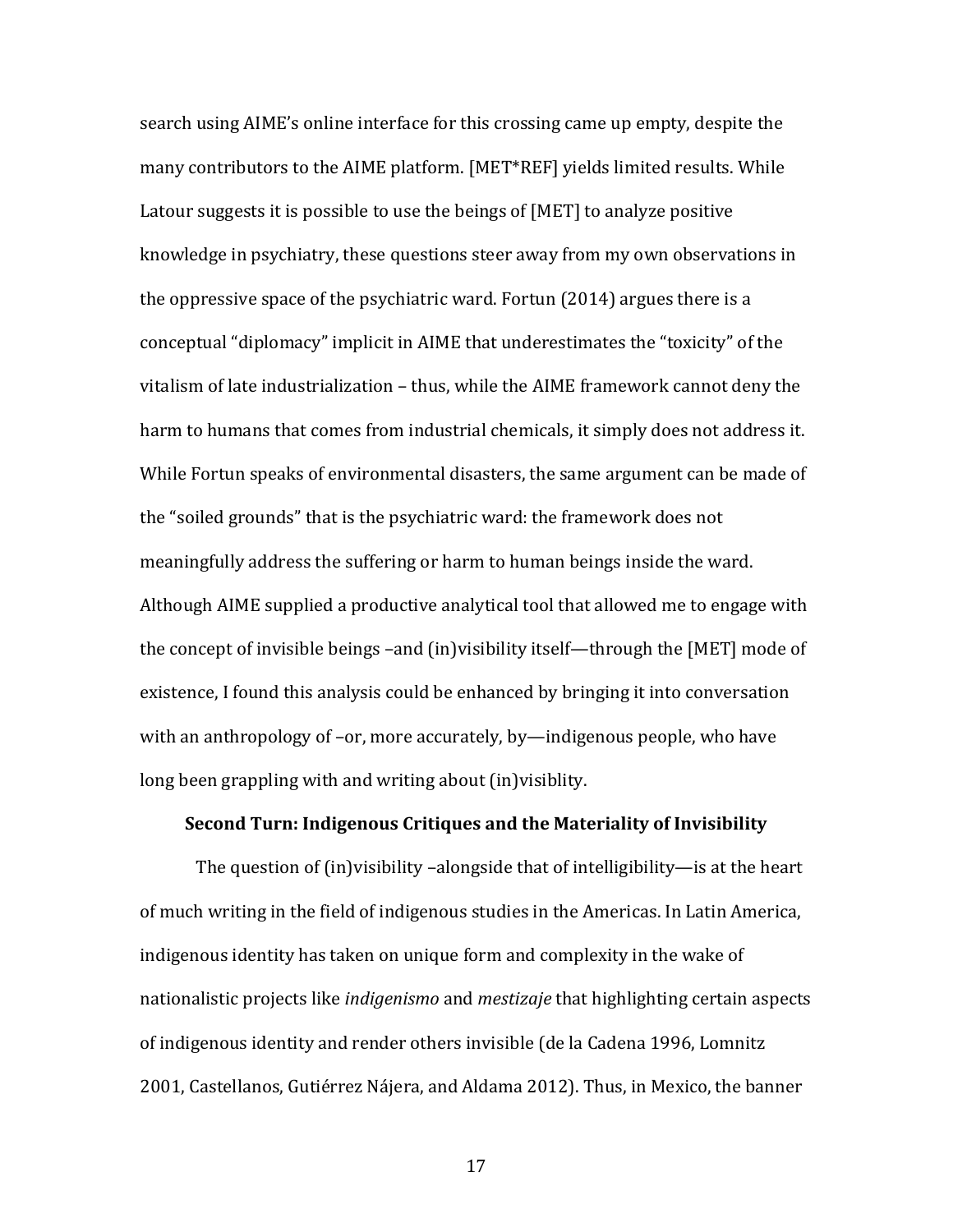of *indigenismo* (Gamio 2010(1916)) was the centerpiece of post-revolutionary Mexican nationalism. *Indigenismo* may have intended to value Mexican indigenous knowledge and life ways, but it gave way to logics of *mestizaje* that celebrated a homogenous Mexican "cosmic race" resulting from "the best" attributes of its Spaniard and Indigenous parentage (Vasconcelos 1997(1925)). Mestizaje thus resulted in the devaluing and invisibilization of indigenous people who did not "fit" the nationalistic narrative (de la Cadena 2000).

The Maya identity of Yucatan has long been a topic of conversation and analysis among scholars of the region (Hervik 1999, Castañeda 2004, Castillo Cocom 2005, Breglia 2006, Author 2012). Yucatec Maya anthropologist Juan Castillo Cocom (2005) argues that the Yucatecan state has manufactured an essentialized version of "the Maya" as an object of tourist consumption, rendering the "real" indigenous of people of Yucatan, who are more likely to identify by their political party affiliation than they are as "Maya," invisible.

In an interesting parallel, the so-called ontological turn has recently generated critique from indigenous scholars. In a blog post that went viral in 2014, indigenous feminist Zoe Todd notes that despite commonalities between indigenous worldviews that perceive the agency and sentience of nonhuman actors, indigenous scholars who have worked using similar frameworks for decades have been routinely ignored in academic writing outside of indigenous studies. Similarly, Kim TallBear notes, "I am struck over and over reading the new materialisms<sup>4</sup> by the lack of acknowledging indigenous people" (2016: 17). For TallBear and Todd, this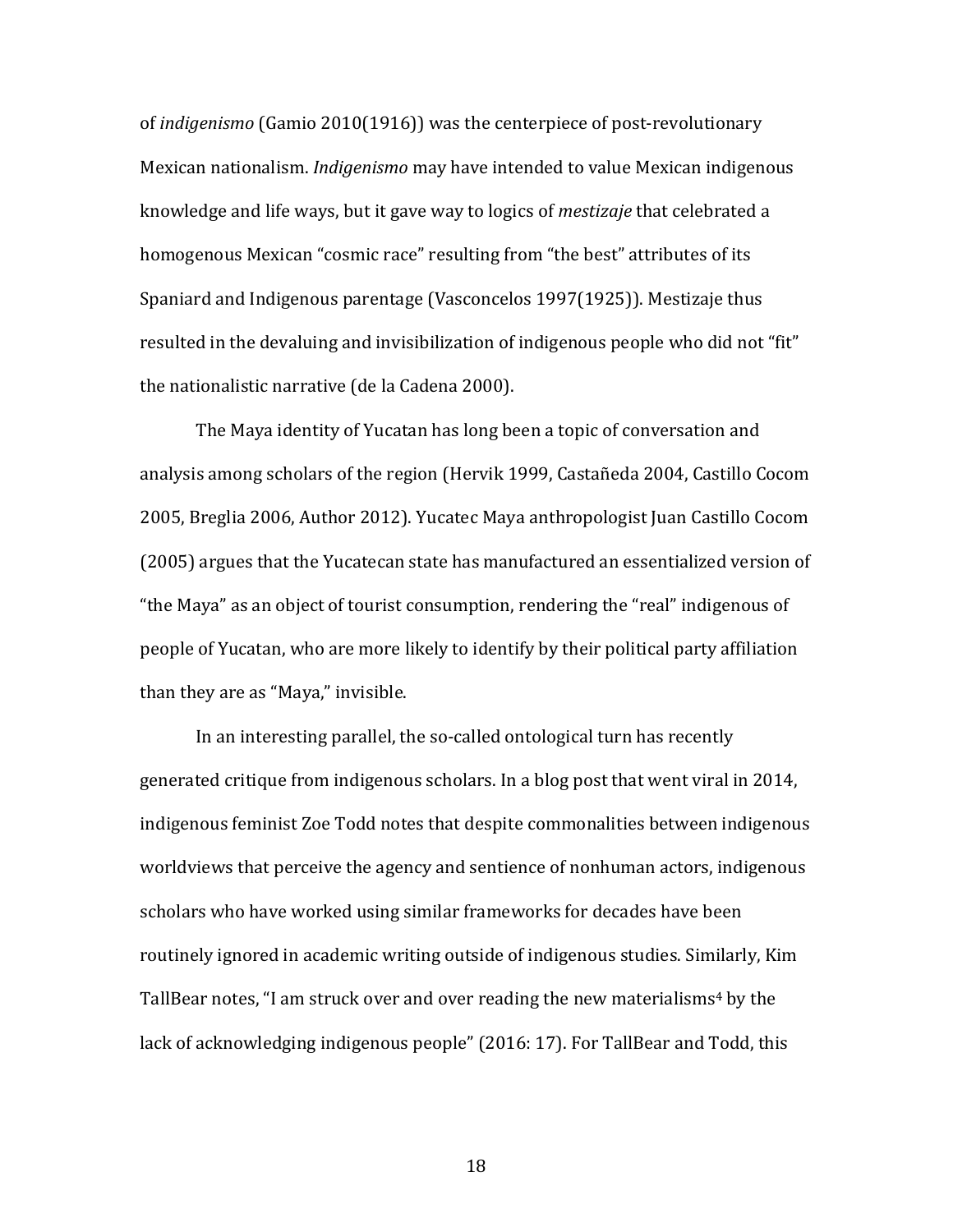scholarly silencing of indigenous thought simultaneously embraces a theoretical framework replicating its fundamental metaphysics.

The ideas of visibility and invisibility raise a series of questions: what does invisibility mean? Who is the "viewer" to which things are visible or invisible? And why is (in)visibility relevant to the ontological analysis of the psychiatric ward? Is thinking about invisibilization as a process undergone by (and done to) people theoretically productive in a Latourian modes-of-existence analysis? The possibility that indigenous people can inhabit multiple modes of existence by manipulating their visibility could be gleaned from the work of indigenous scholars writing in the field of Native Studies (Cook-Lynn 1998; Smith 2014; Smith 1999; Bowen 2012; Rains 1999) who have, not surprisingly, written extensively about In(Visibility).

Andrea Smith's (2013, 2014) concept of ethnographic entrapment and Audra Simpson's (2007) call for ethnographic refusal present an opportunity to think through the (in)visibility of indigenous people in academia and beyond. Smith builds on the work of Denise da Silva, Rey Chow, and María Josefina Saldaña-Portillo to argue that Native peoples in academia are in a double bind: they must prove the "worthiness" of indigenous peoples as "human" by making themselves known and knowable, but in the act of doing this they become part of a colonialist machinery because what determines the worthiness is the white gaze. For instance, Chow (2014) notes ethnic studies scholars are pressured to live up to the ethnographic niche to which they have been assigned while at the same time disavowing a representational stance.5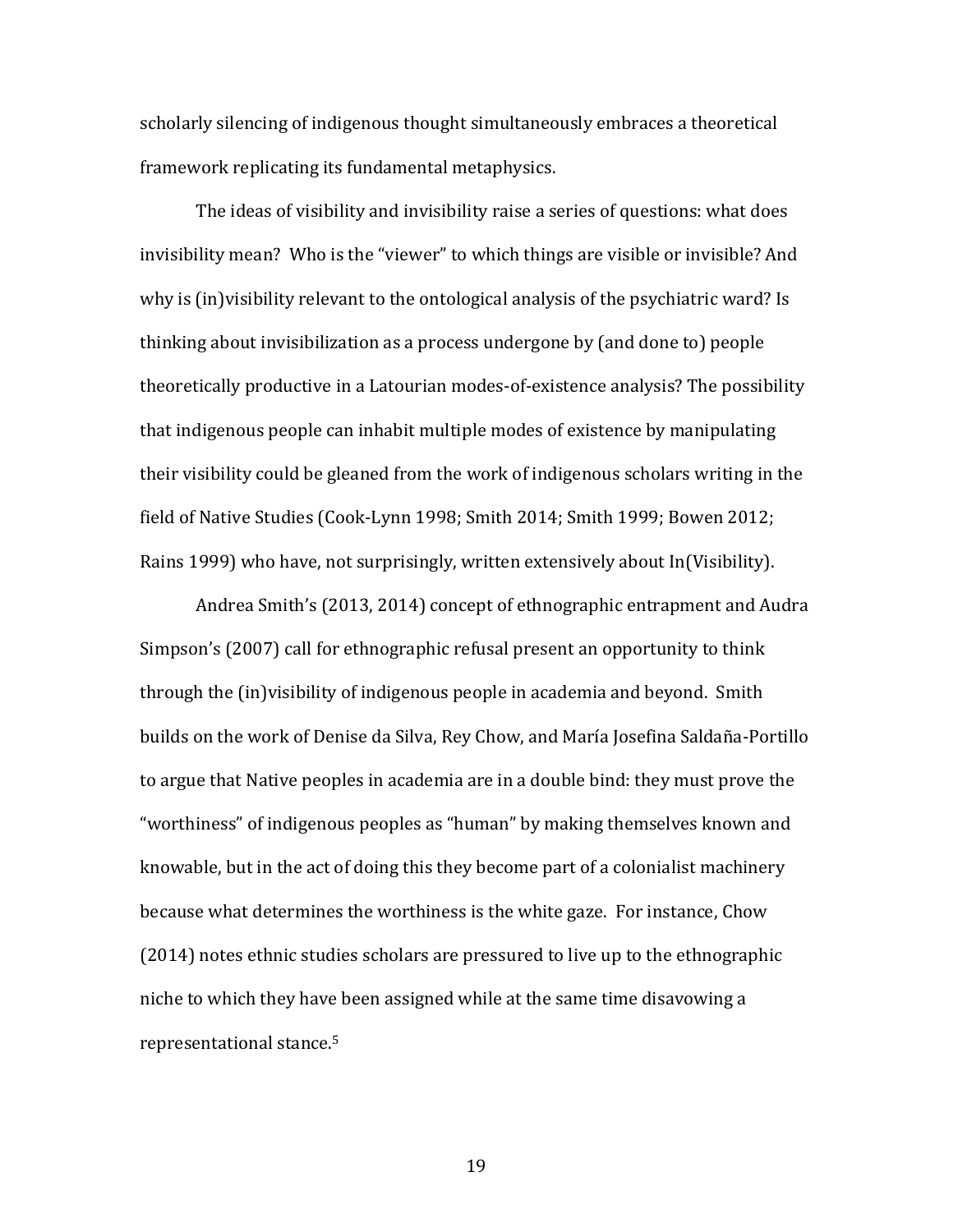One way out, writes Audra Simpson (2007, 2014), is through ethnographic refusal, a basic ethnographic calculus of "what you need to know and what I refuse to write in" (72). In other words, ethnographic refusal, the practice of leaving things unsaid in ethnographic writing (therefore, rendering what remains unsaid invisible) is an opportunity for indigenous people to escape ethnographic entrapment. However, when indigenous scholars, in act of deliberate ethnographic refusal, purposefully obscure or exclude certain knowledge from their writing that is considered part and parcel of quality ethnographic writing (Simpson 2007), their standing as scholars suffers because what constitutes academic writing is determined by white logics. Thus, Smith recognizes that indigenous scholars can render their work intelligible or unintelligible to Western academia in so far as they make the knowledge about indigenous people they possess visible or invisible. This results in a paradox: visibility or intelligibility comes at the price of colonization. Visibility cannot liberate.

Clearly, in the examples above, the invisibility of indigenous people is discursive, not ontological: indigenous people are invisible because they are absent in state narratives, formation processes, and programs. Through ethnographic refusal, they may render themselves visible or invisible in academic writing about them. This process, which can be understood as one of *invisibilization*, is one indigenous people are both subjected to (as argued by Castillo Cocom), and which they enact for themselves (as argued by Audra Simpson). In these analyses, the gaze that determines visibility is inherently colonial and colonizing. However, when Latour writes about invisible beings, these do not exist in a supposed contrast with a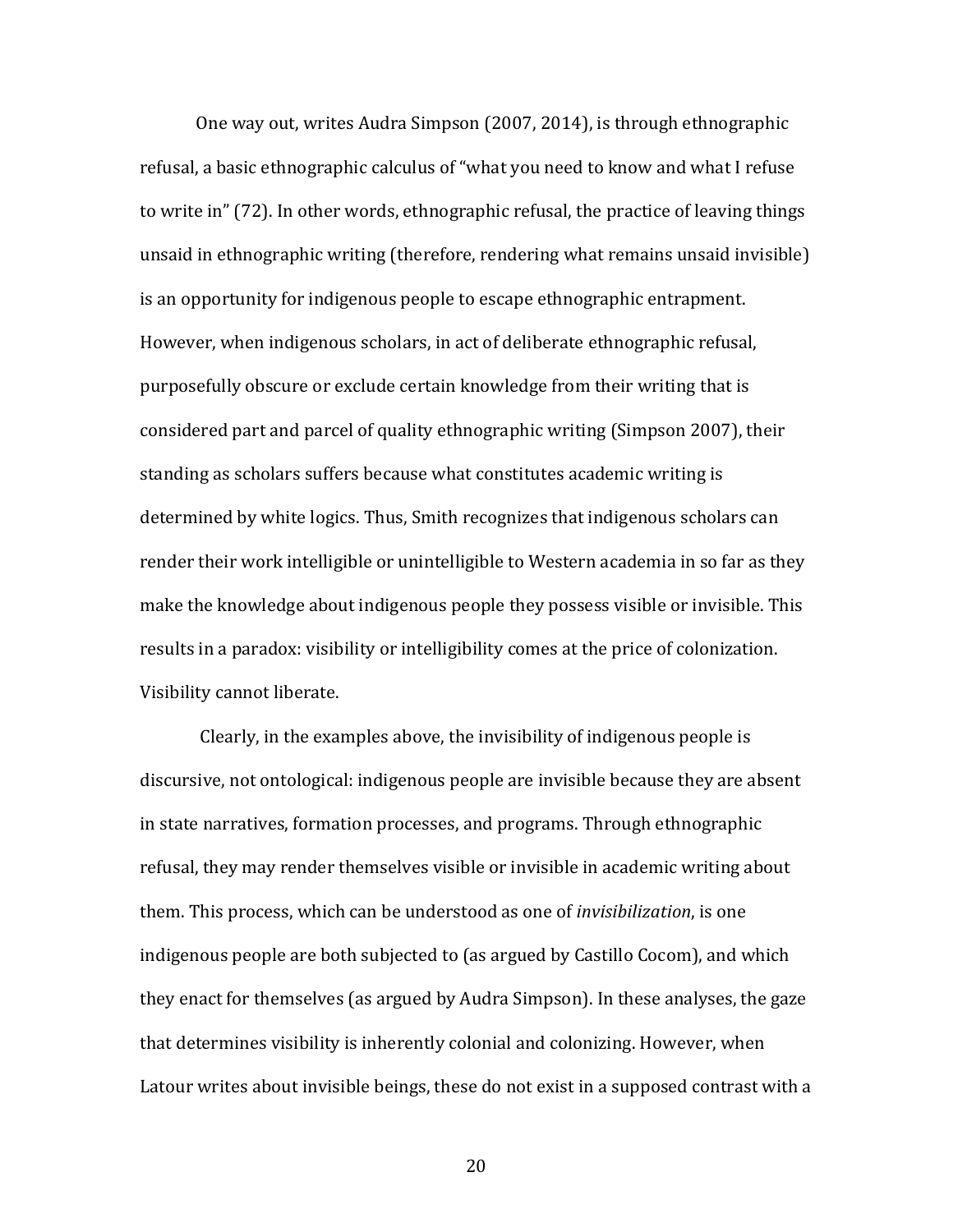visible world, but in fact inhabit a different mode or template for existence (2013: 202). Ontology is a metaphysics with a material, rather than discursive, locus. Invisible beings are real because they literally transform their targets.

However, metaphysics are not new to indigenous thought. For example, Vine Deloria Jr. (2001) writes about the potential contributions of an indigenous metaphysics to the broader social and natural sciences. Pointing out the disastrous effects of persistent western ignorance of indigenous knowledge about the natural world, Deloria proposes that if metaphysics is understood "as simply that set of first principles we must possess in order to make sense of the world… Indian knowledge of the natural world, of the human world, and of whatever realities exist beyond our senses has a consistency that far surpasses anything devised by Western civilization" (3). While some may argue against Deloria's claim regarding the consistency of indigenous knowledge, the North American Indian metaphysics he outlines grants agency to non-human actors and invisible beings. This metaphysics, he argues, can enable indigenous scientists (and others willing to take it seriously) to arrive at a position of "suspended judgment" in interpreting scientific knowledge and findings, an expansionist –rather than reductionist—stance.

Deloria's argument is in response to a Western interest in indigenous peoples' knowledge of the natural world. Rather than focusing on this knowledge as a collection of accumulated facts, Deloria argues for focusing on the metaphysics informing how these facts were arrived at in the first place. If one accepts Deloria's claim that his proposed metaphysics is shared by most North American Indians<sup>6</sup> one could argue that Simpson's and Smith's ideas of ethnographic refusal and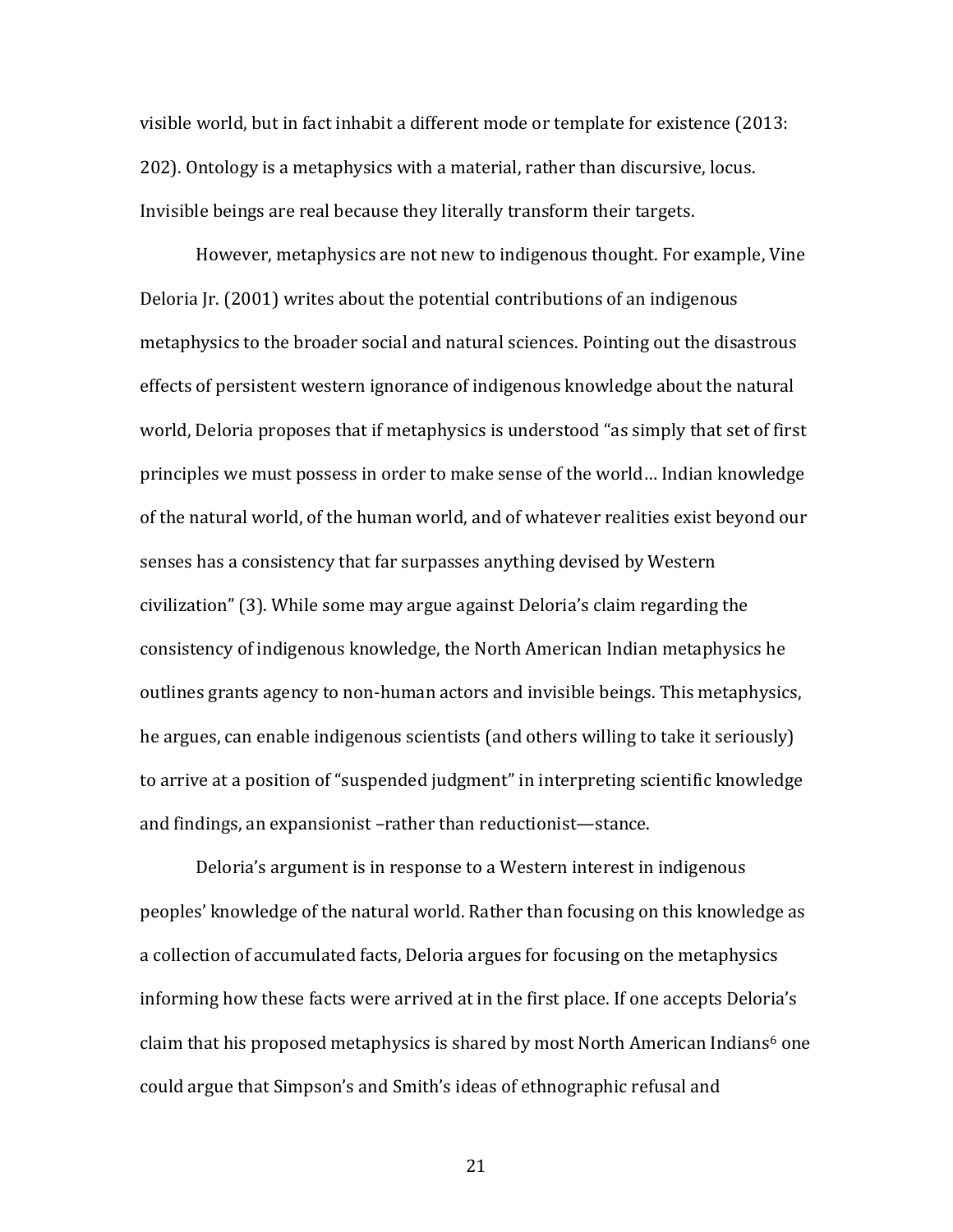entrapment are similarly derived from a pre-existing metaphysic. The question of the invisibility of indigenous people becomes relevant to our analysis of invisible beings in the psychiatric ward because psychiatric patients, like indigenous people, fluctuate in their invisibility: in other words, they inhabit multiple modes of existence.

These examples index a parallel between Latour's description of Western denials of invisible forces and ethnographic entrapment. The Western process of denying existence to invisible beings described by Latour certainly appears in Las Lomas, where patients themselves go through a process of invisibilization inherent in the bodily restrictions imposed on patients when they arrive. Patients are stripped of their individual personhood when they are made to wear uniforms and medicated without consent. This mechanism is not limited to the imposition of a uniform and the ministration of medications, but extends to control every aspect of a patient's external life: when he eats, when she sleeps, when he showers, when she gets out of bed. Patients experience ethnographic entrapment –they become visible and understandable only when they "fall in line". They are only recognized when they submit, and remain invisible when they do not.

For Efrain, the hospital uniform holds the power to transform him into an *enfermo*, much like the metaphorical power held by invisible beings in Latour's AIME.

*"what I see right now, I do not like it. I feel like an enfermo [sick person], I feel… I feel that I do not… I feel sick with [the uniform]. If I could dress in my own right clothing, I would be better." [Field recording]*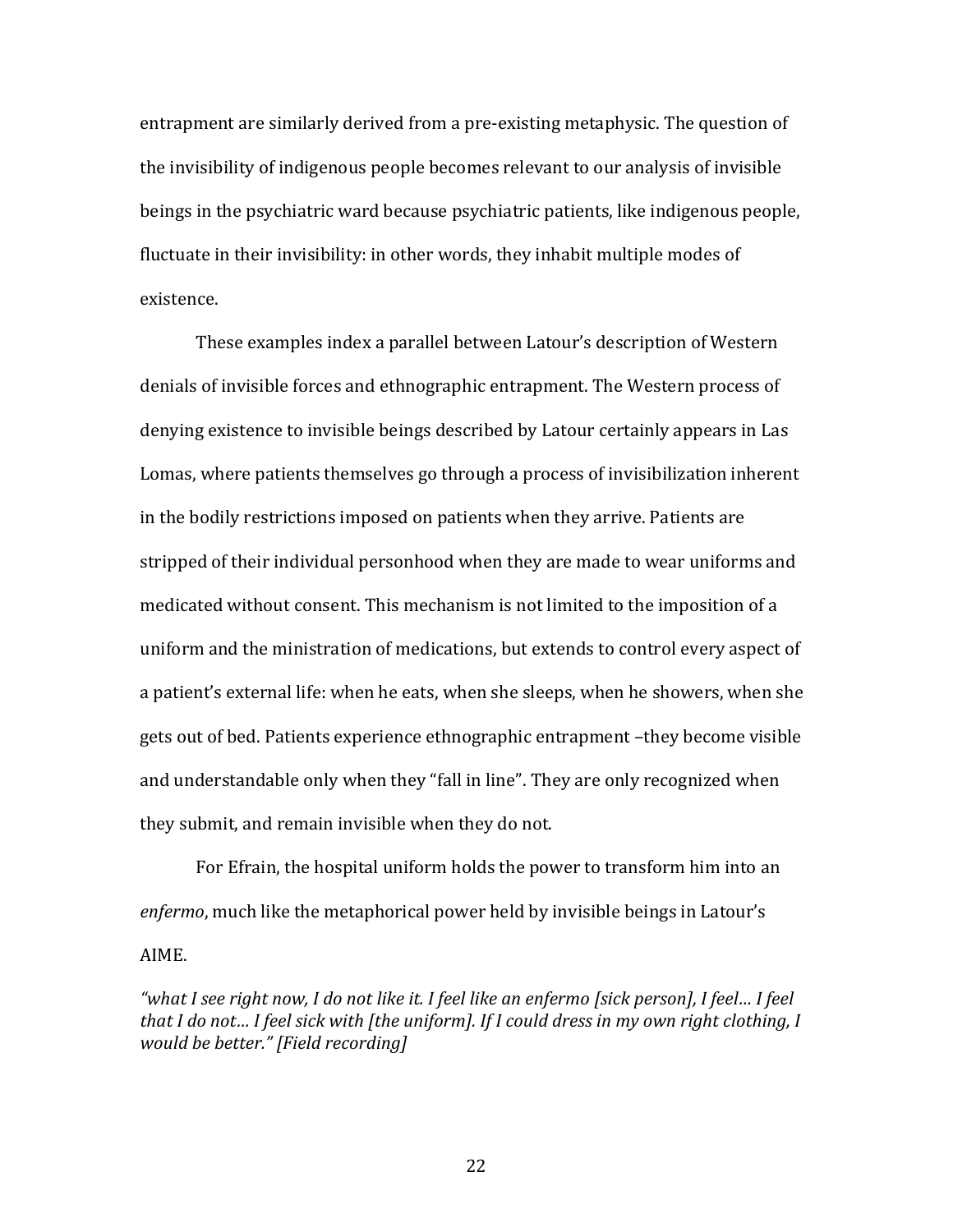Although he does not believe he is sick, he acknowledges that the very wearing of the uniform makes an *enfermo*. What made him *feel* sick was the fact that he was forced to wear the hospital uniform. Dressing in his "own right clothing" then, will restore him to health.<sup>7</sup>

While Latour's AIME allows us to think of the uniform as having the power to transform, it is the work of indigenous scholars writing from their own theoretical frameworks that best allows the reader to understand the power of the uniform to transform Efrain from a healthy person into a sick one. The importance of the hospital uniform calls attention to the materiality of nonhuman agents. While the works of New Materialisms scholars Coole and Frost (2010) and Bennett (2010) encourage us to see materials as "productive, not simply static, dead, acted upon" (TallBear 2016:10), Kim TallBear (2016) observes that the "New Materialisms" are not so new. Recalling Deloria's metaphysics in her analysis of cryopreservation of indigenous tissues, Tallbear notes that indigenous standpoints inherently recognize the vitality of things (12).

The hospital uniform thus is one of several processes of invisibilization undergone by psychiatric patients at Las Lomas. For indigenous patients, who represent the majority of the patient population, this invisibilization includes worldview, customs, and traditions. As Dr. Vásquez, a psychiatrist employed at Las Lomas who also holds a degree in anthropology, pointed out, the drive to coerce patients into complying with institutional standards of eating and sleeping does not take into account the lived experience –what he referred to as "cultural background"—of many of Las Lomas's patients.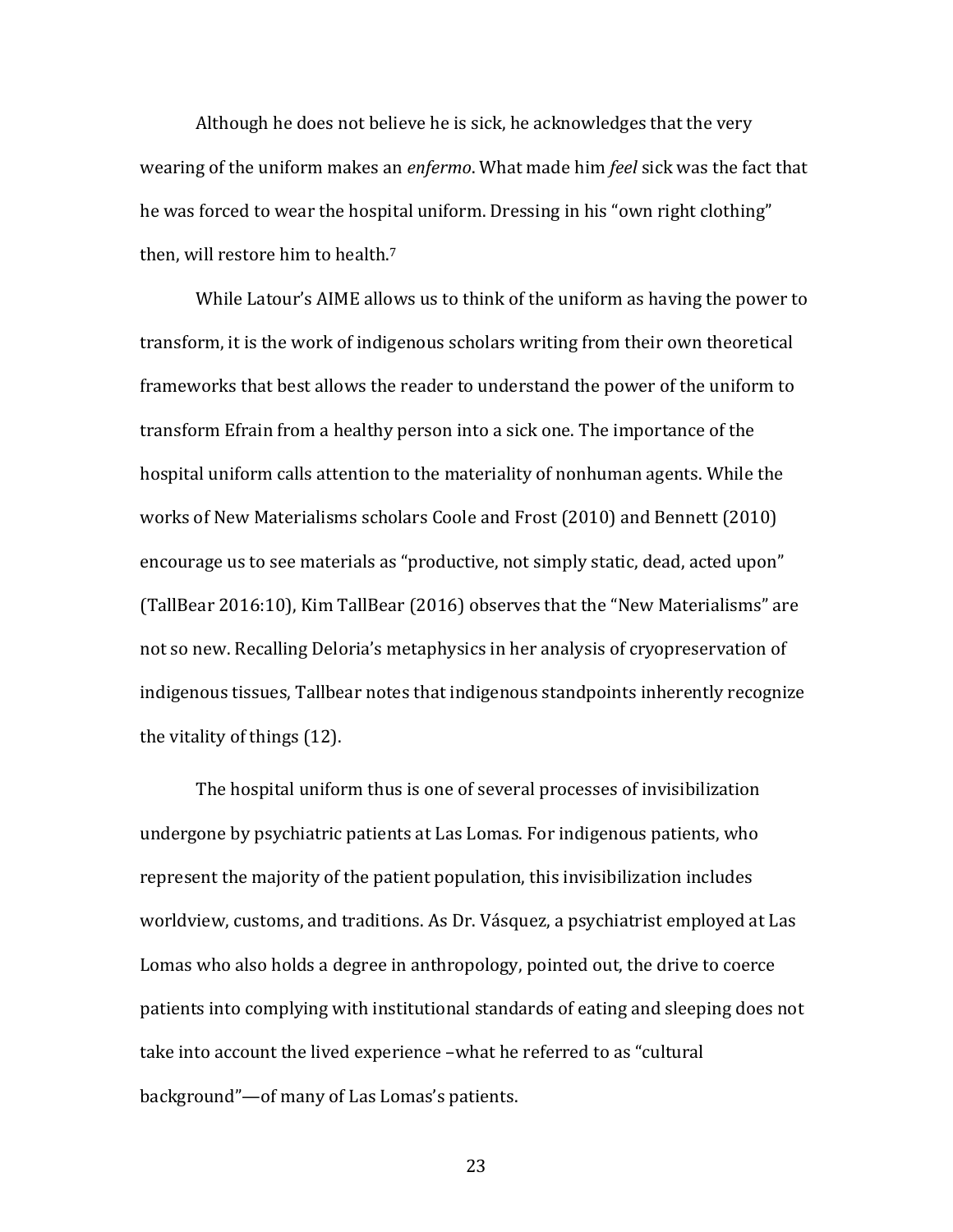*Think about it, many of our patients do not sleep in beds, they sleep in hammocks. Yet we expect them to sleep comfortably in this environment. They might be used to eating beans and tortillas, and using their hands when they eat. Yet we expect them to eat a set menu and to use utensils. Some of the women may never wear anything other than their huipil (traditional Maya dress) and we force them –sometimes physically—to wear the hospital uniform. And then when they resist we label them as "uncooperative" [Field notes].*

This lack of "cultural" awareness, however, is not because the psychiatrists are unaware of the lifeways of indigenous people in Yucatan –all of the attending psychiatrists know Maya people sleep in hammocks and wear *huipil*, as does any person born and raised in Yucatan. Additionally, Dr. Castro lived in a remote Maya village as a young man, Dr. Pacheco learned Mayan from his grandparents, and Dr. Tun is ethnically Maya, though she does not speak Mayan. It is the institution that demands uniformity from its patients, seeking to eliminate differences. Attending psychiatrists, like everyone else in the institution, must comply with this demand, often against their better judgment and with some ambivalence.<sup>8</sup>

In this second conceptual turn, I have explored the concept of (in)invisibility through the lens of indigeneity. The limit to thinking about modes of existence using AIME is the stark reality that patients have bodies being violently acted upon. Deloria's Indigenous metaphysics, alongside Smith's ethnographic entrapment and Simpson's ethnographic refusal, incorporates the possibility of unequal as well as multiple modes of existence. I identified the way in which invisibilization as a mechanism of domination takes place in the context of the psychiatric ward.

This second turn complicates the initial analysis of invisible beings enabled by AIME. In what way does granting ontological status to invisible beings *matter* in a place like the acute ward? One could argue that in the ugly reality of the psychiatric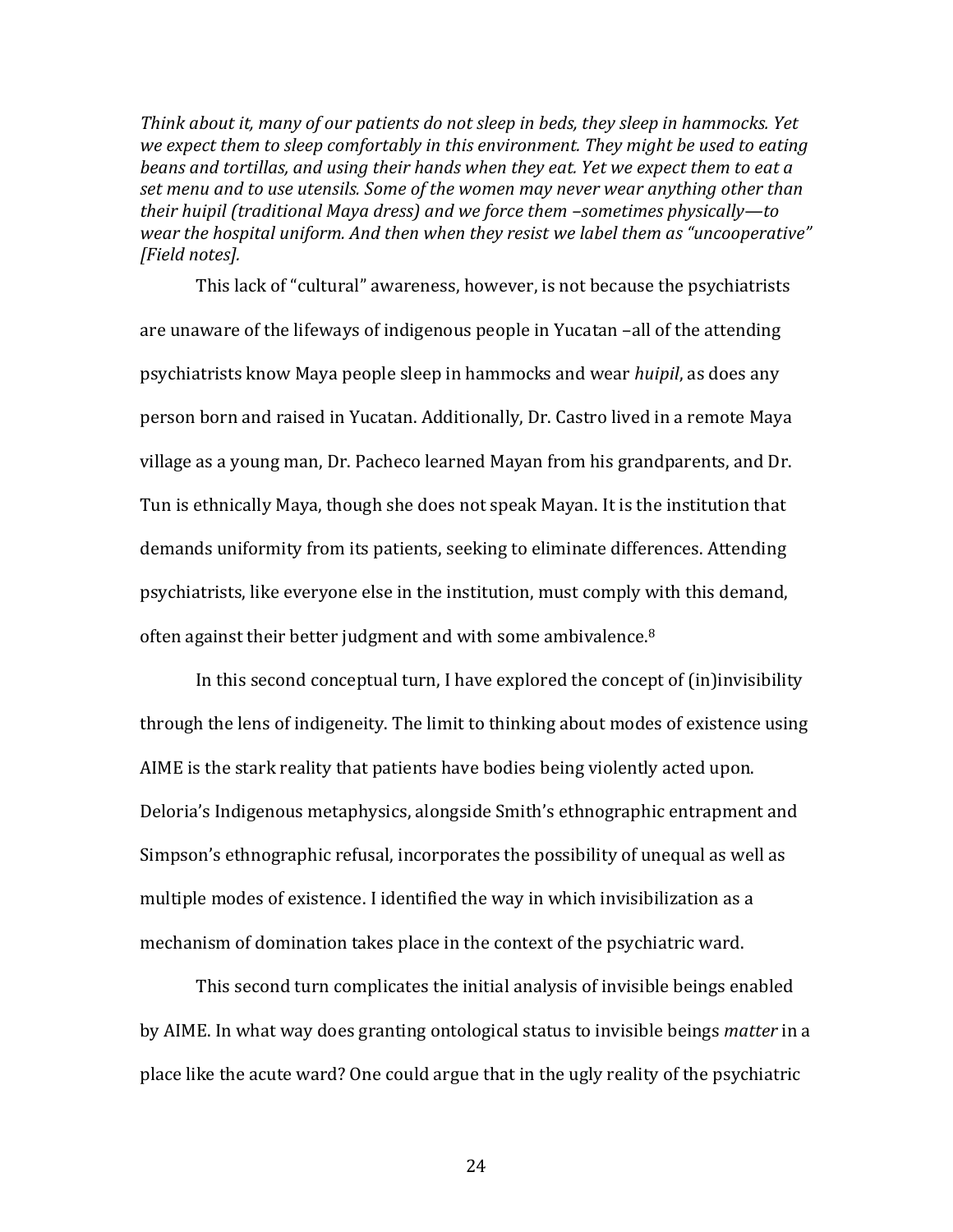hospital, Latour's AIME seems like a self-indulgent escape into circular conversations about ontological plurality and metamorphic invisible beings. By the same token, however, an ontology informed by an indigenous metaphysic may allow us to apprehend processes of transformation and invisibilization in the ward in a new way: it is not that invisible beings exist in a separate dimension contrasted to a visible world, but that they exist *differently*. I would argue the same mechanism holds true inside Las Lomas: the personhood of psychiatric patients committed to the acute ward is rendered invisible by the regimentation of the ward.

#### **Third Turn: Approaching Registers of Visibility**

It may be productive to return to Latour here. In Latourean analysis, all actors have ontological status. However, it is misleading to state that any of these actors –doctors, patients, medicines, demons, birds, ECT machines—has ontological status without accounting for how they are differentially subjected to violence in acts of invisibilization, or through systems rendering them invisible. One possible "way out" is to think about actors existing in *registers of visibility*. I borrow the concept of register from linguistics. A linguistic register is "a *repertoire* that is associated, culture-internally, with particular social practices and with persons who engage in such practices…" (Agha 2004:24, emphasis in original). Thus, someone may dominate various registers which may or may not be mutually understandable –they are said to possess a register range. In the same way actors have a linguistic register range, being able to speak in specific contextually driven ways, we can conceptualize actors as possessing a range of registers of visibility. Registers of visibility encompass both *what* an actor is capable of seeing and *how* an actor is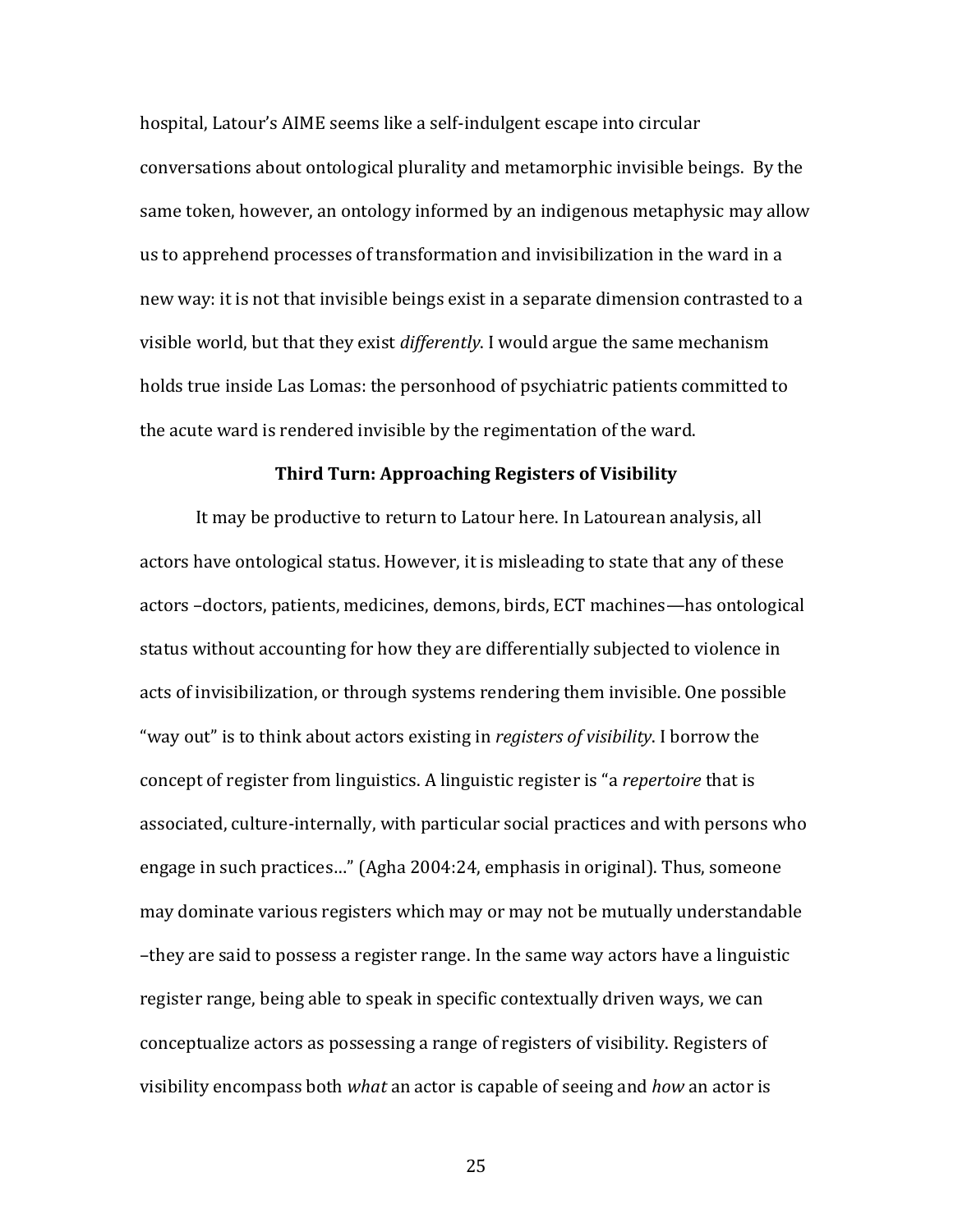visible to others. In this sense, one productive way of thinking about invisible beings may be to compare the coexistence of beings to the coexistence of linguistic registers: mutually unintelligible languages coexist on the same planet, yet the degree to which a person fluent in one register may encounter another and hear gibberish or hold a conversation depends on the person's command of that register. Some people only command one register of a particular language, others are polyglots.

Moreover, this shifting of registers –code-switching, to borrow another term from linguistics—is compatible with the [MET] mode: according to Latour, invisible beings exist in the [MET] mode because they have the ability to transform those they interact with. Since inside the acute ward the patients closely coexist with invisible beings while the psychiatrists decidedly ignore them, it is the patients who are transformed by their invisible beings, and in this transformation become capable to code-switching between multiple registers of visibility. Their polyglottality is the result of their passing through the [MET] mode.

Thus, when we speak of registers of visibility, we can say psychiatric patients are often polyglots –they can see multiple registers and have a limited ability to manipulate their own visibility. This was evident in my interviews, when patients – like Manuela, described above—would indicate they clearly understood where they where and why without sacrificing the ontological status of what the psychiatrists considered delusions. Manuela could perceive both registers of visibility. By manipulating the claims she made about who she was, her personhood shifted in its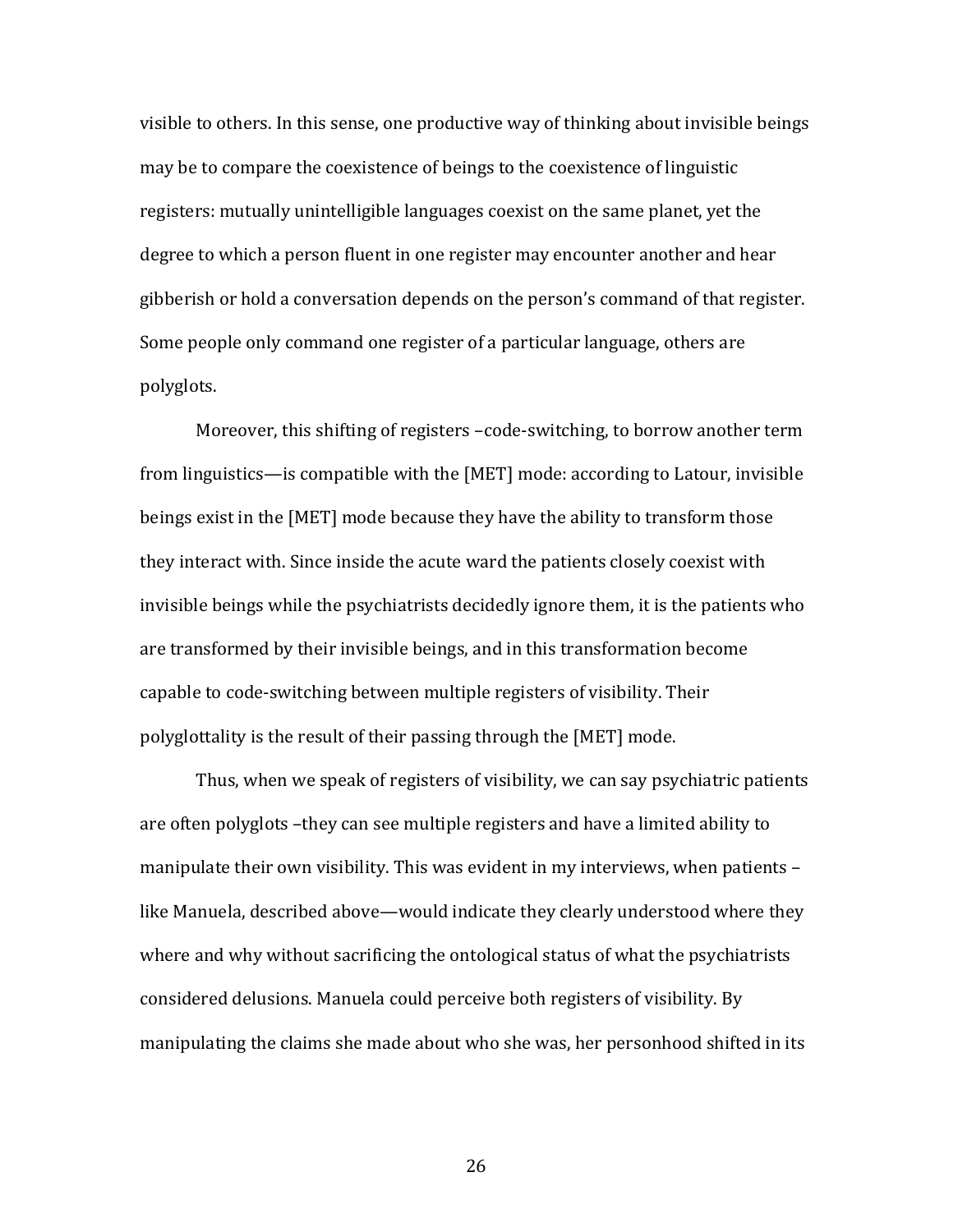register and became more recognizable to Dr. Pacheco because he saw the behavior

he imagined to be agentive.

Efrain, the man who was afflicted with a demonic possession, was keenly

aware of what he had to do to be released.

- *X: And do you believe that you are sick?*
- *E: No, of course not.*
- *X: All right, so tell me, what is a sick person like?*
- *E: A sick person, doesn't think things correctly. Sometimes he says one thing, or he cries for any little thing, or… he cannot walk, he's sick. He's sad all the time, he's a sick person, he feels like that… like an ogre, like that, angry, is an angry person. Yes.*
- *X: So what is a healthy person like?*
- *E: A healthy person is… dresses well, grooms himself, chats… he says pretty words… he talks to everyone, he shares his feelings. That is why I always speak pleasantly to the doctors and the nurses. So they see I am healthy, and not sick like my mother thinks [Field recording].*

Efrain considered himself healthy. He was free of the demon who had possessed him

thanks to his wife and son's intervention. He never sacrificed the *reality* of the demon, or the *reality* of the talking birds. It was the uniform, as he said before, that was making him sick. However, he knew he had to render himself understandable – to make himself *visible*—to the doctors and nurses. To do this, he stopped speaking of birds and demons and instead focused on showing his care providers how healthy he was. His tactic paid off: he was released from the acute ward the day of our

interview.

Likewise, patients use their ease with these registers of visibility for other reasons. Angelica was a young woman suffering from an eating disorder. In the three-month period I spent at the acute ward, Angelica was in and out of Las Lomas four times. With each commitment, Angelica's symptoms seemed to morph: she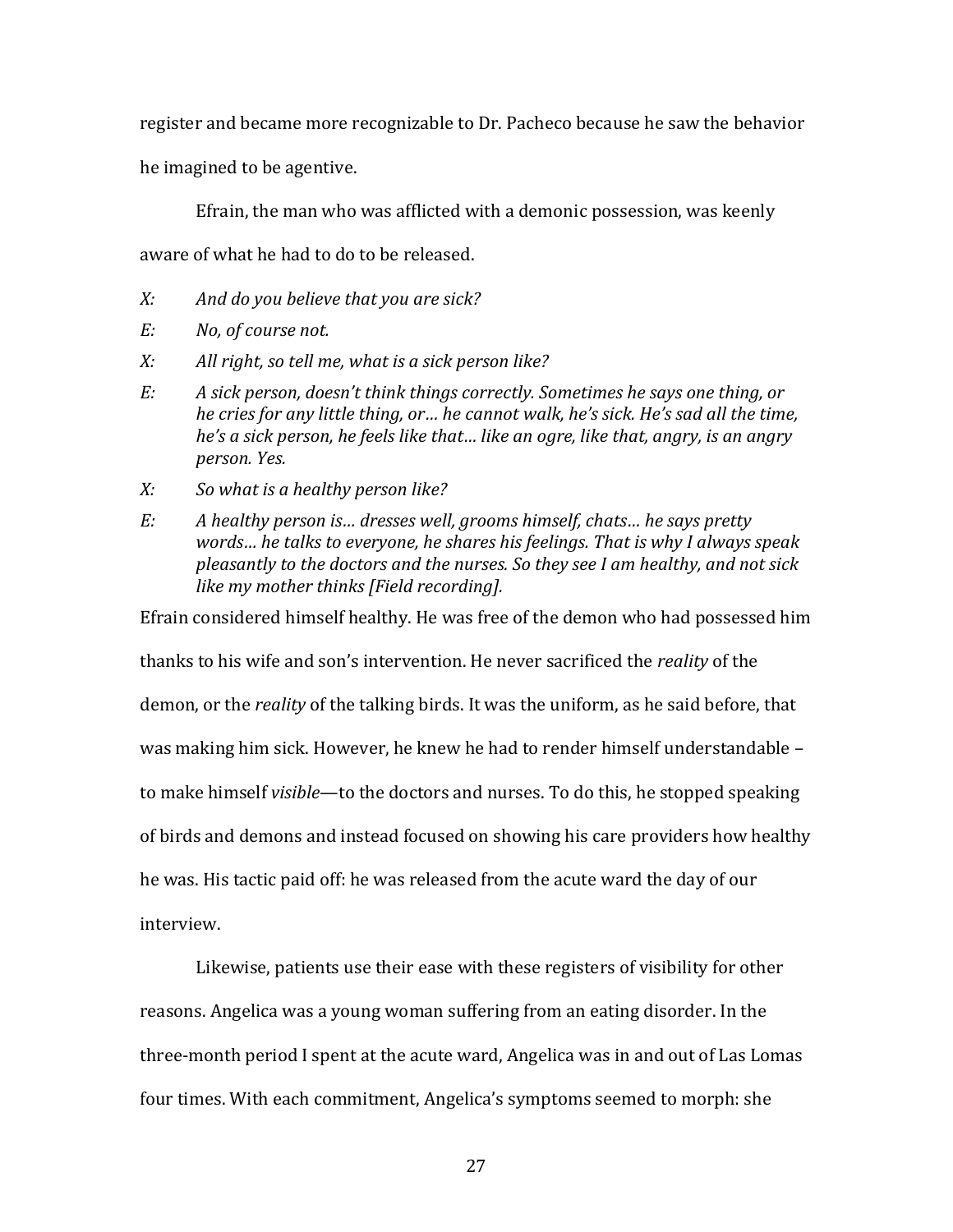entered the hospital with an eating disorder diagnosis. Three subsequent suicide attempts brought her back to the acute ward, and each time she heard she was about to be released she would claim she was suicidal again. The fourth time she was committed, she told hospital employees she regularly heard voices and had been "seeing two children" for years.

Angelica tried to manipulate people she saw as having positions of authority by repeating what she believed was a discourse that guaranteed she would stay committed, a discourse she adapted from other patients she interacted with during her stay. She admitted as much to me in an interview:

# *See, I'm smart. I know what to say to get what I want. I didn't want help before, that's why I never said anything about the children before. But now I'm ready to get help (Field notes).* Without sacrificing the reality of the children she claims to see (does she really see

them? Does it matter?), Angelica, like Efrain, recognizes her ability to choose how she behaves in order to get specific results. At the same time, she says she wants help –what is unclear is first, how she defines help (help to remain inside the acute ward and avoid whatever it is she wants to avoid on the outside?) and second, whether she actually wants help or whether the statement itself is part of her strategy.

While still claiming to hallucinate (a claim everyone around her doubted), Angelica indicated an understanding of the institution. Certain claims and behaviors –suicidality, auditory and visual hallucinations, temper tantrums—triggered specific procedures. Angelica knew a suicide attempt would get her committed, that claiming to be suicidal would keep her inside the acute ward, and that claiming to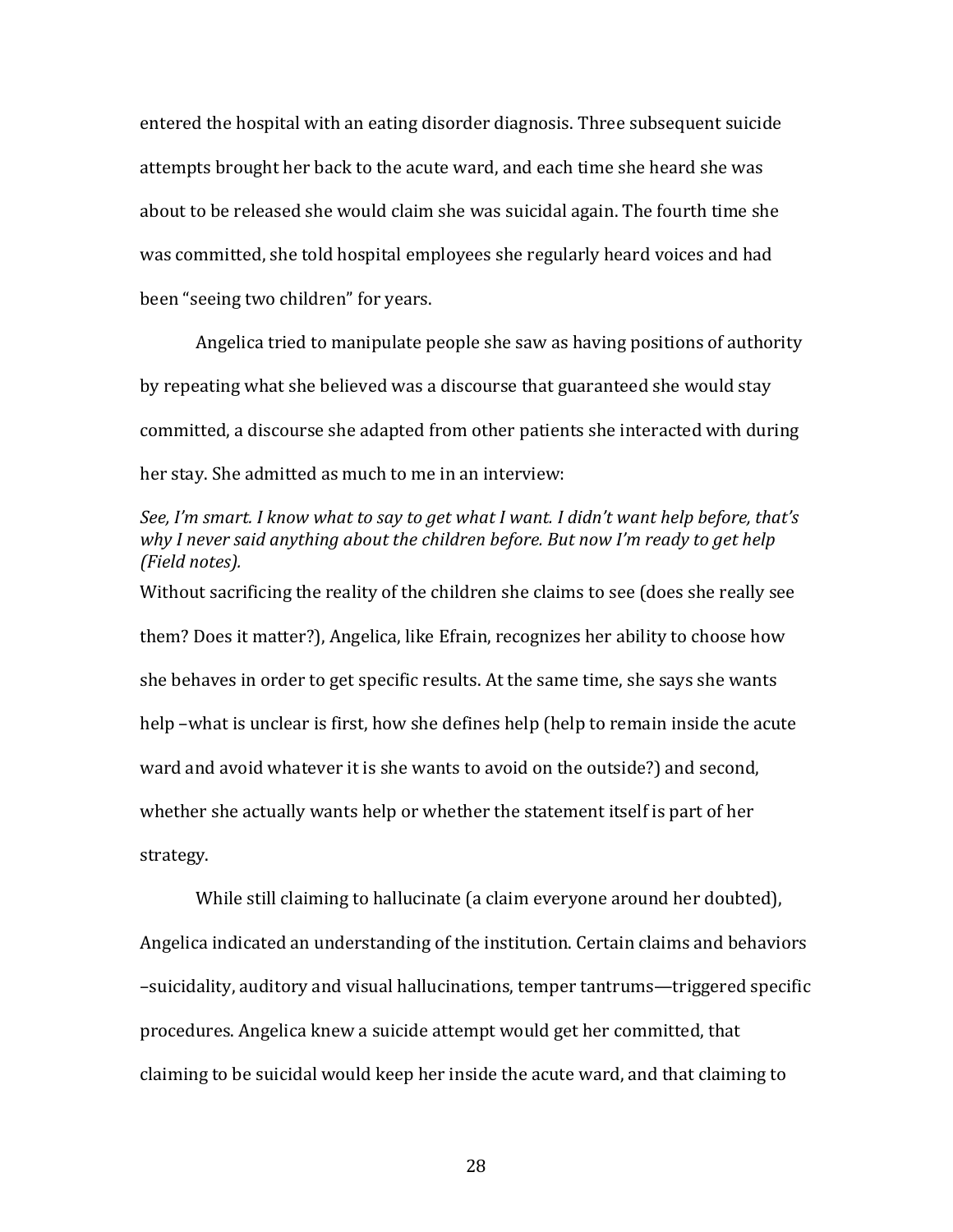hear and see things would result in increased attention from hospital doctors, nurses, and staff *regardless of whether or not staff believed any of these claims were real*. In what her attending psychiatrist, Dr. Tun, saw as a manipulative cycle, Angelica would "behave herself" when she became tired of being committed and "misbehave" when she wanted to return.

Is Angelica visible or invisible? Although Dr. Tun might say that Angelica is vying for attention –therefore seeking visibility—her desire for the hospital's tactics of invisibilization –the uniform, the medication, the restraints—indicate that what she is craving is actually invisibility, or invisibility in one particular register. Angelica embraces her invisible beings because they transform her [MET], they grant her fluency in the register of visibility.

#### **Discussion**

Indigenous standpoints are at the front edge of the ontological turn; they merit greater engagement in anthropological writing. As Kim TallBear meditates on the exclusion of indigenous thought from the new materialism, she ponders:

*Indigenous people, our movements and our voices are the others*9*… The invisibility of our ontologies, the very few references to them in their writing, and reference to indigenous thought by other theoretical traditions as "beliefs" or artifacts of a waning time to be studied, but not interacted with as truths about a living world—is to deny our vibrancy (17).*

Engaging indigenous ontologies in studying mechanisms of oppression is more than a political statement; it is methodologically and theoretically sound. This article could not have arrived at its conclusion without relying on these frameworks to think through the ethnographic material.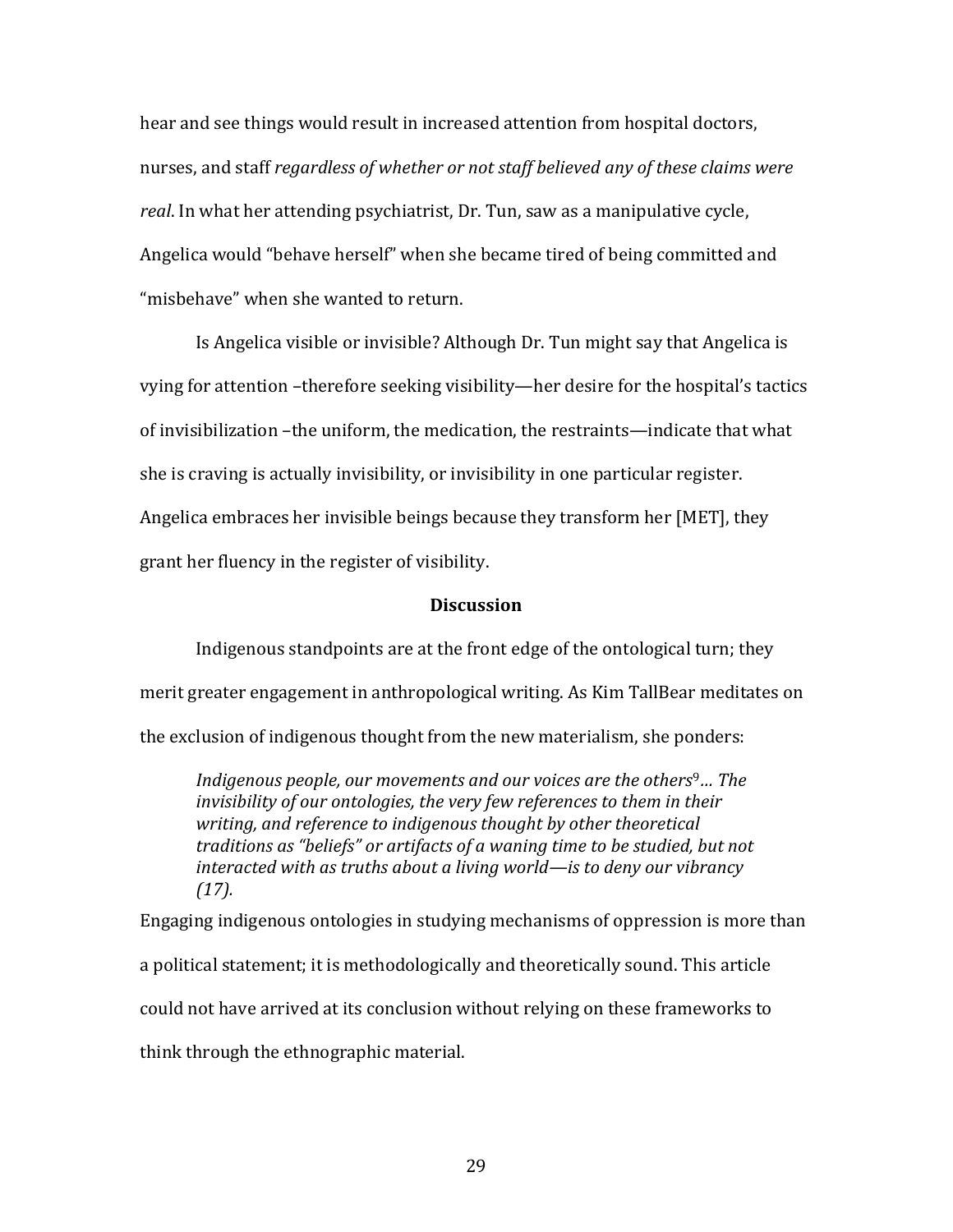This article arrived at the concept of registers of visibility through three conceptual turns. First, by applying Latour's most recent work, AIME, to the case study of a psychiatric hospital in southern Mexico, I considered the ramifications of granting invisible beings and invisible realities ontological status. However, in doing this I found eschewing the question of hierarchy and domination altogether rather difficult given the mechanisms of oppression I witnessed in the ward. Second, after identifying (in)visibility as a key concept moving forward in my analysis, I then engaged with writing of indigenous intellectuals from both North and Latin America using the lens of (in)visibility to analyze the representation and construction of indigenous people and indigenous identities in academia and beyond. Specifically, I used TallBear and Deloria's writing on indigenous ontologies to analyze the invisible beings in the psychiatric ward. Finally, I built on this analysis by introducing the idea of registers of visibility. I argued that a useful way to incorporate the reality of the processes of (in)visibility described above is through the idea of registers of visibility by which patients, transformed by their interactions with invisible beings, are able to render themselves visible or invisible in their interactions with psychiatric staff.

An ontological reading of ethnographic refusal is closely tied to the idea of registers of visibility. These concepts are relevant to thinking through many different ethnographic contexts beyond the one described in this article. In the context of the ontological turn, the potential of indigenous ontologies and theoretical frameworks to understanding the vibrancy of the visible and invisible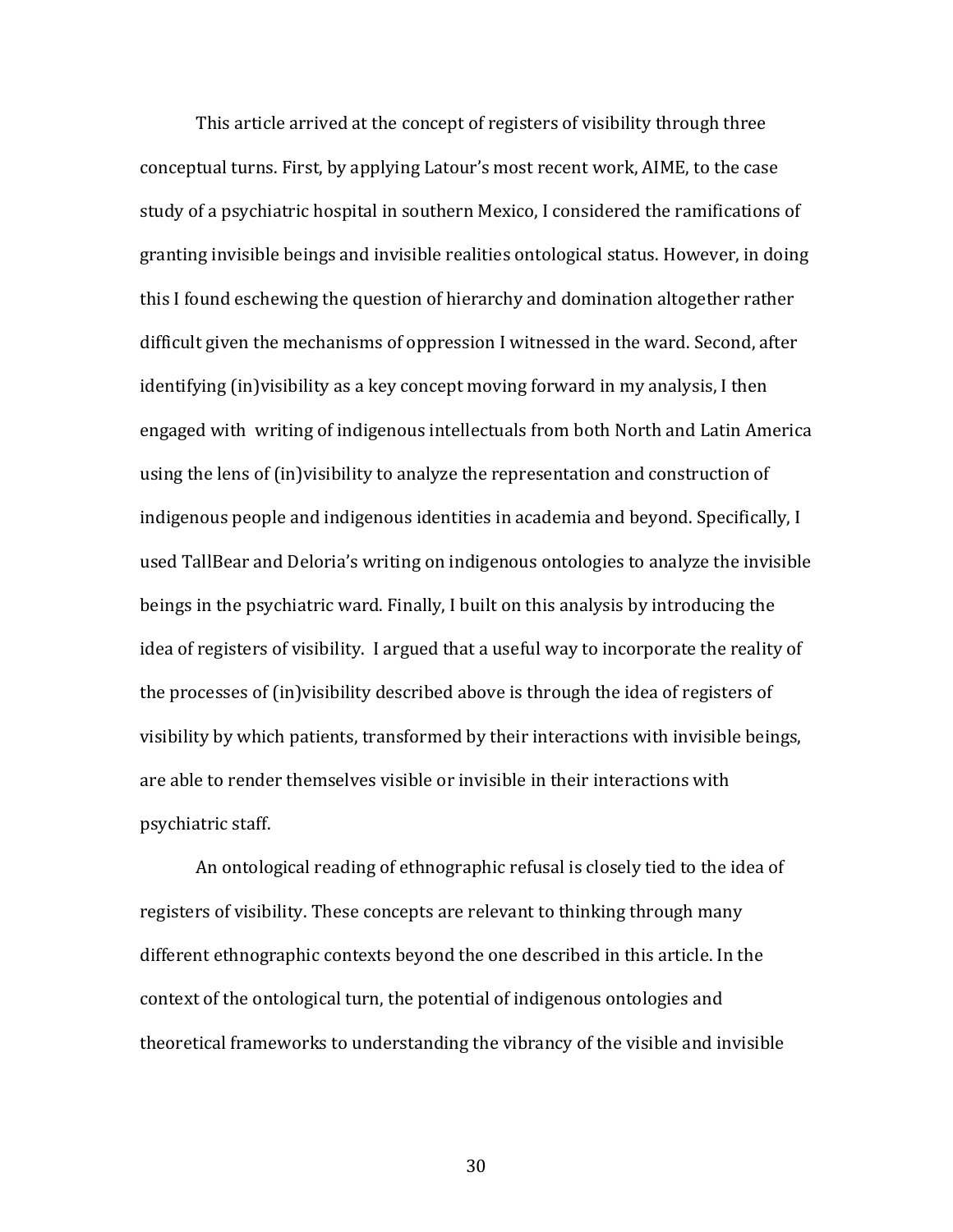beings around is more important than ever. Registers of visibility may be one of productively engaging in this endeavor.

#### **Acknowledgements**

The author would like to thank Elizabeth Farfán-Santos and Gabriela Ríos for their critical readings of earlier versions of this piece and the anonymous reviewers who provided thoughtful feedback on the original submission of this manuscript. Kim Tallbear shared her unpublished book chapter, "Beyond the Life/Not Life Binary: A Feminist-Indigenous Reading of Cryopreservation, Interspecies Thinking and the New Materialisms" with me during the writing of this manuscript. Her intervention directly influenced the development of this article's argument. I thank her for her generosity. This research was made possible with funding from the University of Central Florida department of Anthropology.

#### **Notes**

1. This research was conducted with approval from the UCF Institutional Review Board (protocol ID SBE-12-08337) for the protection of human subjects. The approved protocol was granted exempt status by the UCF IRB with the following provisions: 1) no identifiable information was collected, the name and exact location of Las Lomas have been changed to disguise its identity; all names are pseudonyms to protect the identities of research participants, 2) all patients who participated in interviews had to be cleared by their attending psychiatrist prior to the interview to ensure they were capable of making informed consent. I carried out a consent procedure with each participant, explaining the purpose of the research, what to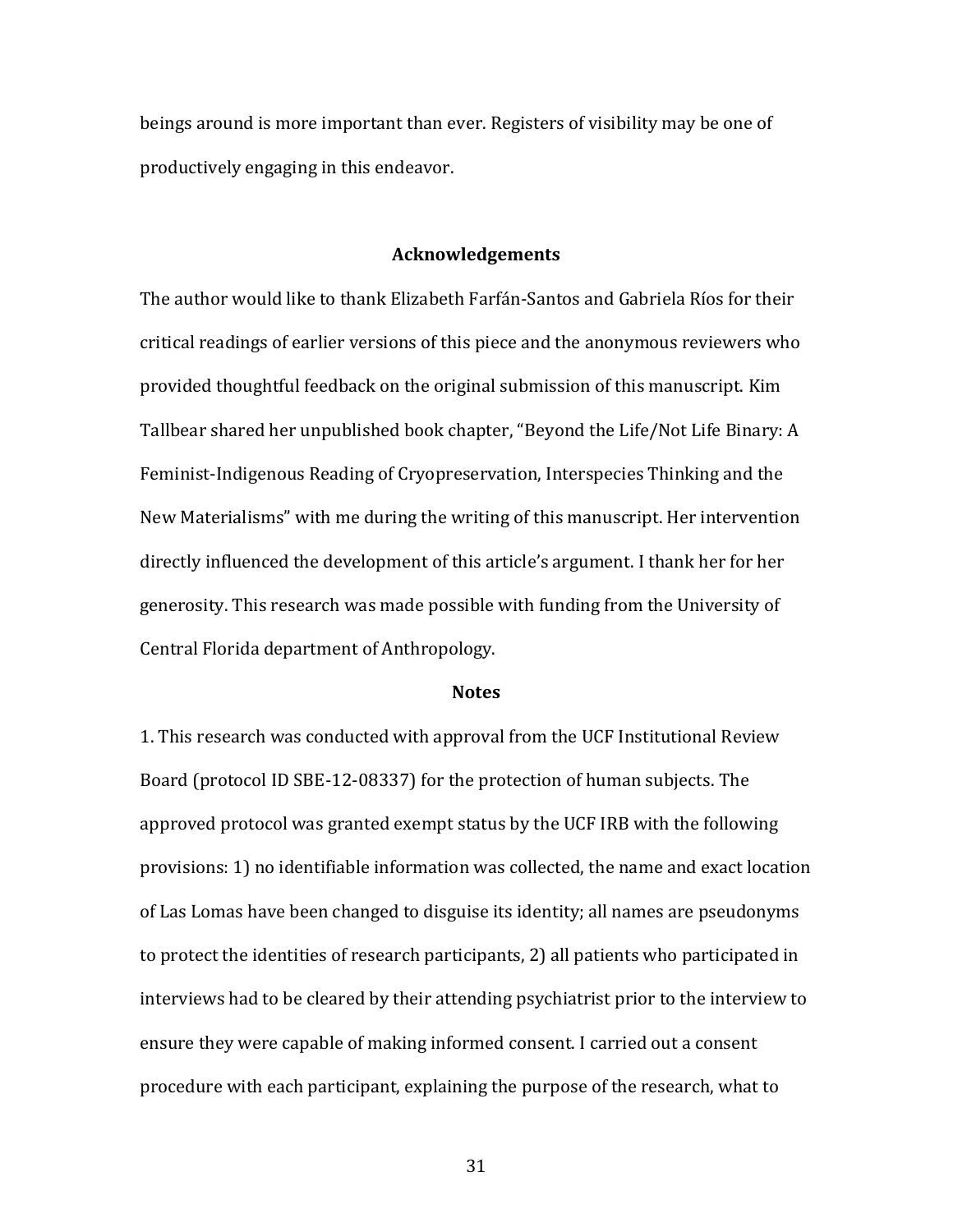expect in our interview, and that patients had the ability to decline or withdraw from the study at any time. 27 patients were cleared for interviews by their physicians. Two patients indicated they did not wish to participate in the interview during the consent process. Las Lomas did not require any additional human subjects review.

2. Latour describes AIME as a different project from ANT. In AIME's website, which was conceived as an integral part of the project, Latour writes "since the two projects have been running in parallel for over twenty-five years… we have also maintained a kind of 'software compatibility' between the projects… it is just that within the aime project, the whole of the ant approach becomes but one mode among many (it is called [net] for 'networks')" (Latour 2013).

3. The "ontological turn" in anthropology goes far beyond Latour's writing (Descola 2013; Viveiros de Castro 2014, Mol 2003). Interestingly enough, Viveiros de Castro's (2014) *Cannibal Metaphysics* is an indigenous metaphysics proposing precisely the idea that indigenous philosophies can and should be taken "seriously," not just as a tool for understanding indigenous thought, but as a way of expanding and furthering the field of philosophy itself. Viveiros de Castro uses Deleuzian immanence to render these metaphysics intelligible to European scholarship, but falls short of engaging with the work of Amerindian scholars such as Vine Deloria Jr (2001) and Kim Tallbear (2016) also writing about indigenous metaphysics. Unfortunately a full engagement with Viveiros de Castro and other potentially productive scholars of the ontological turn such as Annemarie Mol is beyond the scope of this piece, and will be addressed in a future publication). Moreover, AIME is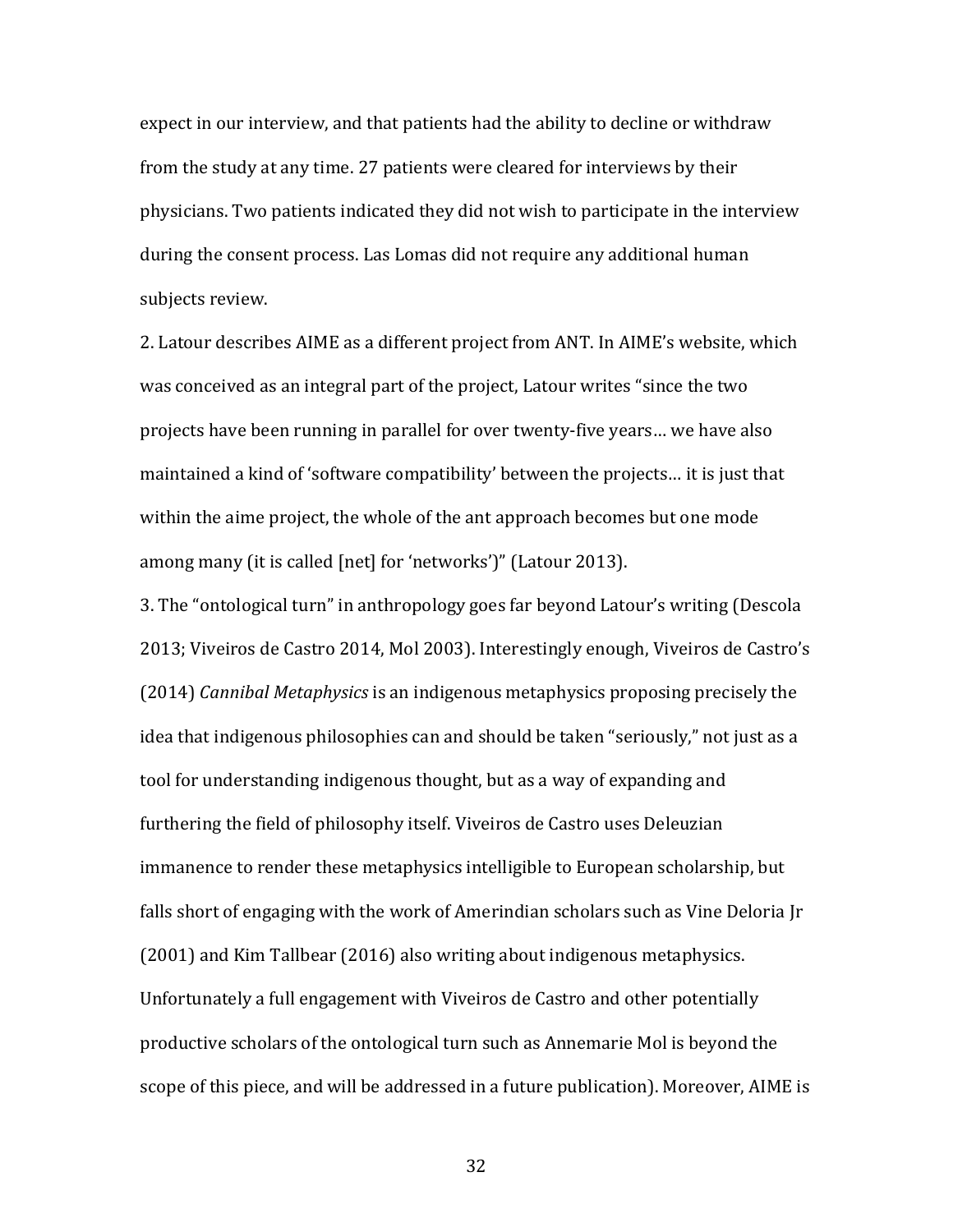certainly not Latour's only or most influential publication (Latour 1993; 2004; 2007; 2010), and one could argue –as Peter Skafish (2014) does in his English translation of *Cannibal Metaphysics—*that Latour should be considered separately from other works in the so-called ontological turn. Due to the fact that AIME is a complex undertaking, I found it more productive to engage deeply with one particular work and bring it into conversation with the work of indigenous scholars than to attempt to engage superficially with his larger and rather prolific body of work.

4. A branch of ontology that seeks to understand the agency of nonhumans as coconstitutive of human lives.

5. Smith (2014) notes that ethnographic entrapment is not exclusive to indigenous people, but to any people who assume that liberation happens by making themselves known. These people are then faced with having to articulate who they are and what their struggle is in ways that are understandable to those who do not face their struggles.

6. This, of course, requires a significant leap, for although scholars like Deloria, Tallbear, Smith and Simpson may present indigenous

metaphysics/philosophy/worldview as consistent and unified, many anthropologist might balk at this characterization, perhaps going so far as to accuse it of being overly simplistic and of erasing the complexity of indigenous identity in North America and beyond. Indeed, I have written on the complexity of Maya identity (Reyes-Foster, 2012) in Yucatan, for instance, and am aware of some of the problematics of accepting Deloria's claim at face value. It is true that all of these authors write themselves in opposition to a dominating colonial structure,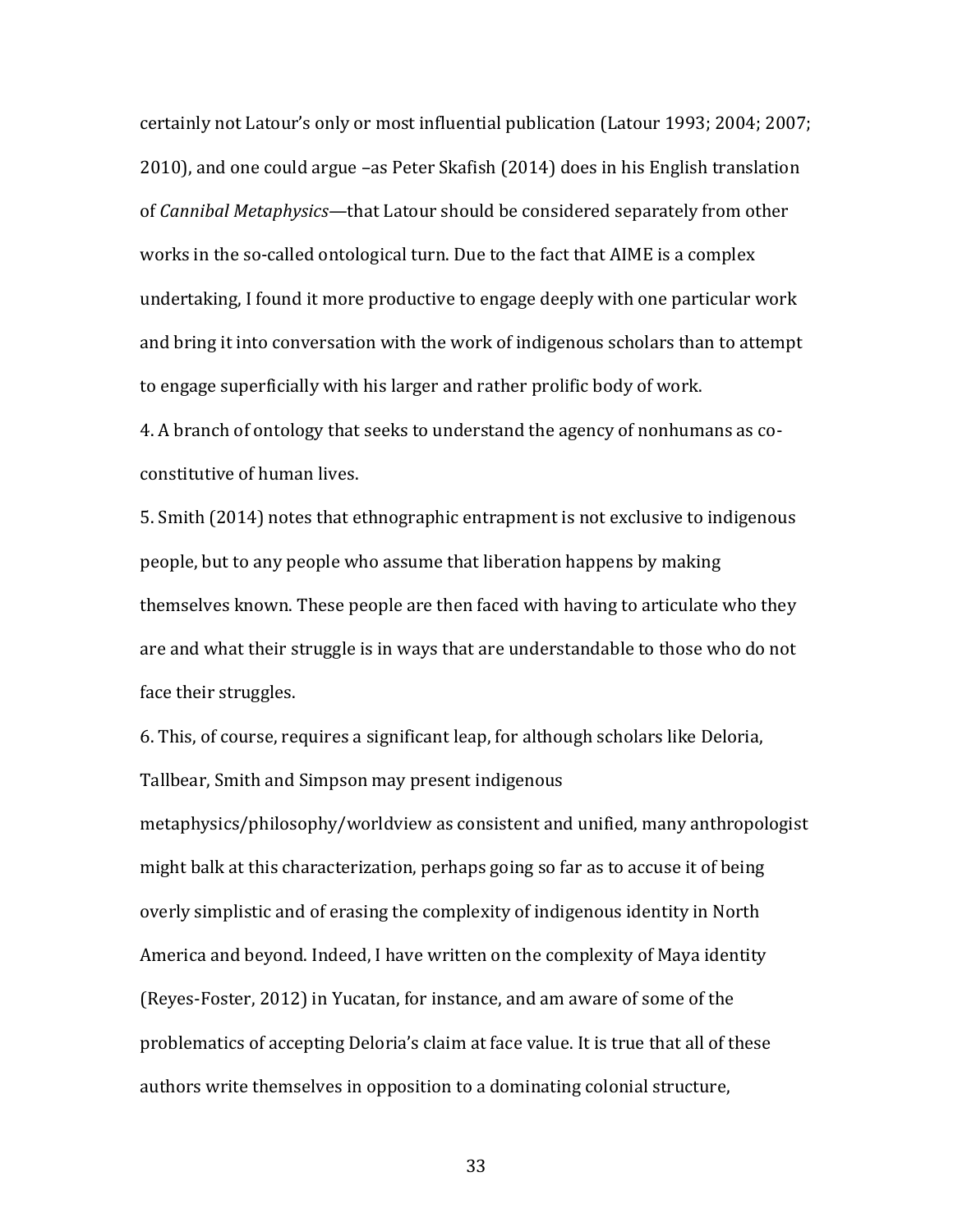replicating what may be to many anthropologists a worn-out "us vs. them" binary opposition that has long outlived its usefulness. I would argue that if indigenous scholars like Kim Tallbear (2013, 2016), a brilliant anthropologist who has published influential work widely read in Science and Technology Studies, continue to note the salience of this opposition vis à vis the overlooking of the work of indigenous scholars in anthropological theory, then perhaps this is because the opposition remains salient. Scholars in Native Studies like Denise Ferreira da Silva (2007) go so far as to argue that Euroamerican scholarship is inherently colonialist and cannot exist without a non-European "other." I would ask the reader to momentarily set this resistance aside to allow the argument of this piece to follow course.

7. The hospital uniform, of course, is also an actor –Jane Bennett (2010) would refer to the uniform's ability to transform Efrain as its "thing-power," and perhaps place it among other "vibrant" materials with transformative powers in the ICU (medications, needles, the ECT machine, the strips of cloth used for binding, the nonworking toilets and fans).

8. All three of the attending psychiatrists identified contradictions between their own beliefs about best practices and hospital policy, yet they, too, complied with the institutional mandates despite their misgivings. In AIME, Latour identifies contradictions as two variations to take into account in understanding the gap between theory and practice in society: values and fluctuations (45). Values are the primary means by which a mode of existence is known –they define specific domains (*faith* in Religion, *means* in Law, *proofs* in Science). By the same token,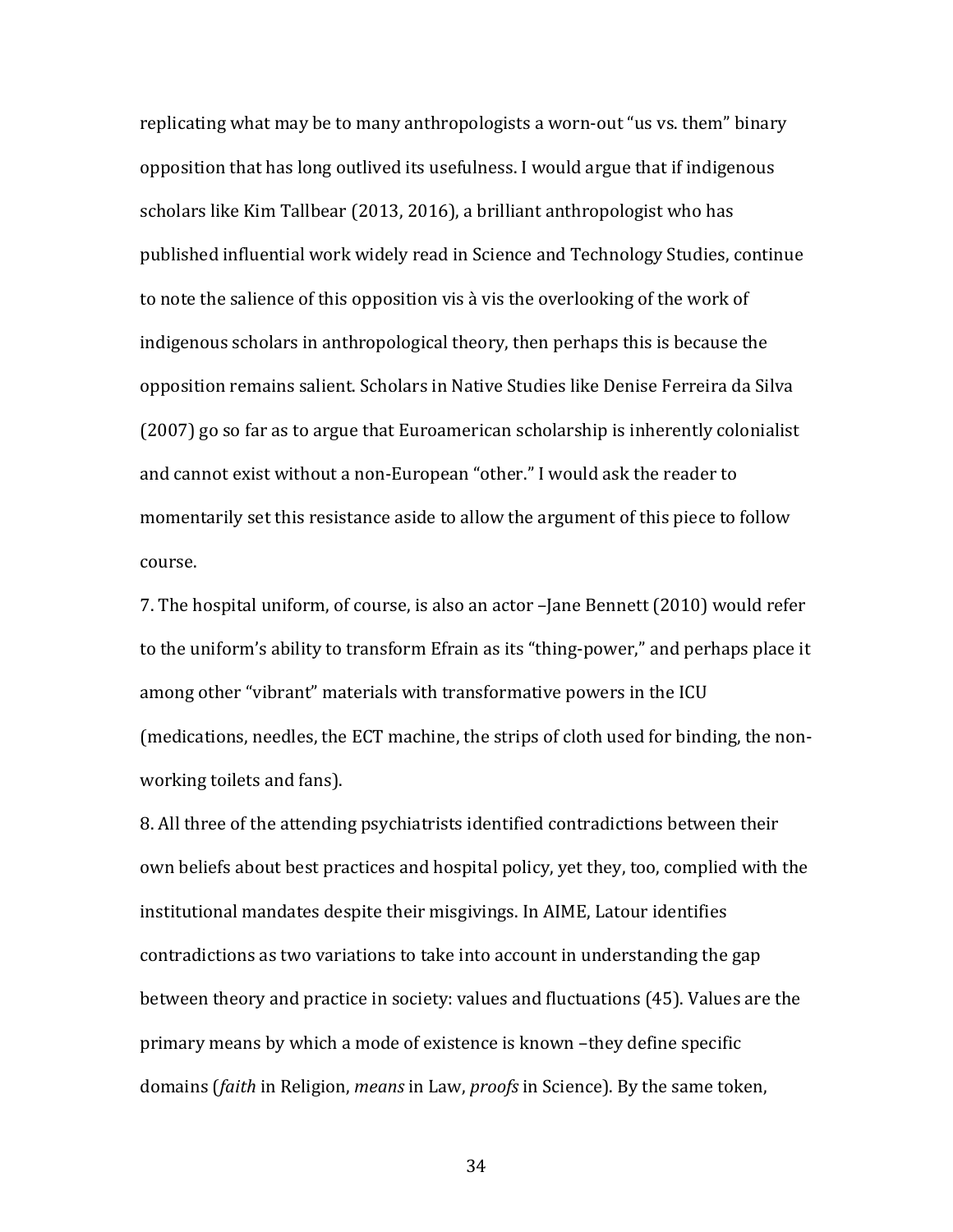values are not static of homogenous, but are always changing and interfering with each other. Thus, we can understand the acute ward's psychiatrists as navigating different domains (the State, the Institution, Psychiatry) and fluctuating values (compliance, order, treatment). This analysis is outside the scope of this article and will warrant exploration in a future publication.

9. TallBear is referencing the 2001 film *The Others.*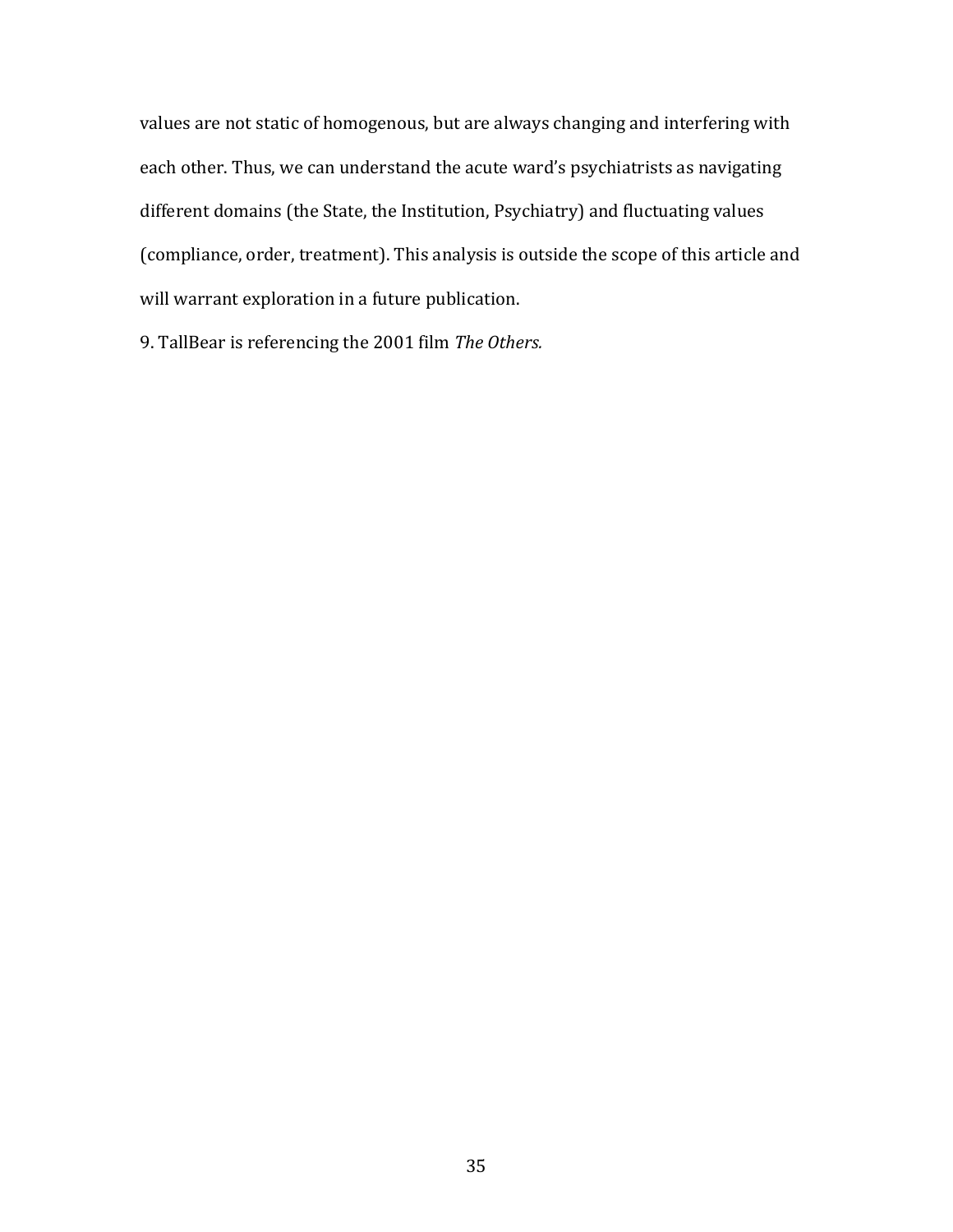# **References Cited**

Agha, Asif

 2004 Registers of Language. *In* A Companion to Linguistic Anthropology. A. Duranti, ed. Pp. 23-45. Oxford: Blackwell.

Bennett, Jane

 2010 Vibrant Matter: A Political Ecology of Things. London and Durham: Duke University Press.

Biehl, João

 2005 Vita: Life in a Zone of Social Abandonment. Berkeley: University of California Press.

Bowen, Deirdre

 2012 Visibly Invisible: The Burden of Race and Gender for Female Students of Color Striving for an Academic Career in the Sciences. *In* Presumed Incompetent: The Intersections of Race and Class for Women in Academia. G. Gutiérez y Muhs, Y. Flores Niemann, C.G. González, and A.P. Harris, eds. Boulder, CO: University of Colorado Press.

Breglia, Lisa

 2006 *Monumental Ambivalence: The Politics of Heritage*. Austin: University of Texas Press.

Brodwin, Paul

 2013 *Everyday Ethics: Voices from the Front Line of Community Psychiatry.*  Berkeley: University of California Press.

Castellanos, M. Bianet, Lourdes Gutiérrez Nájera, and Arturo Aldama, eds.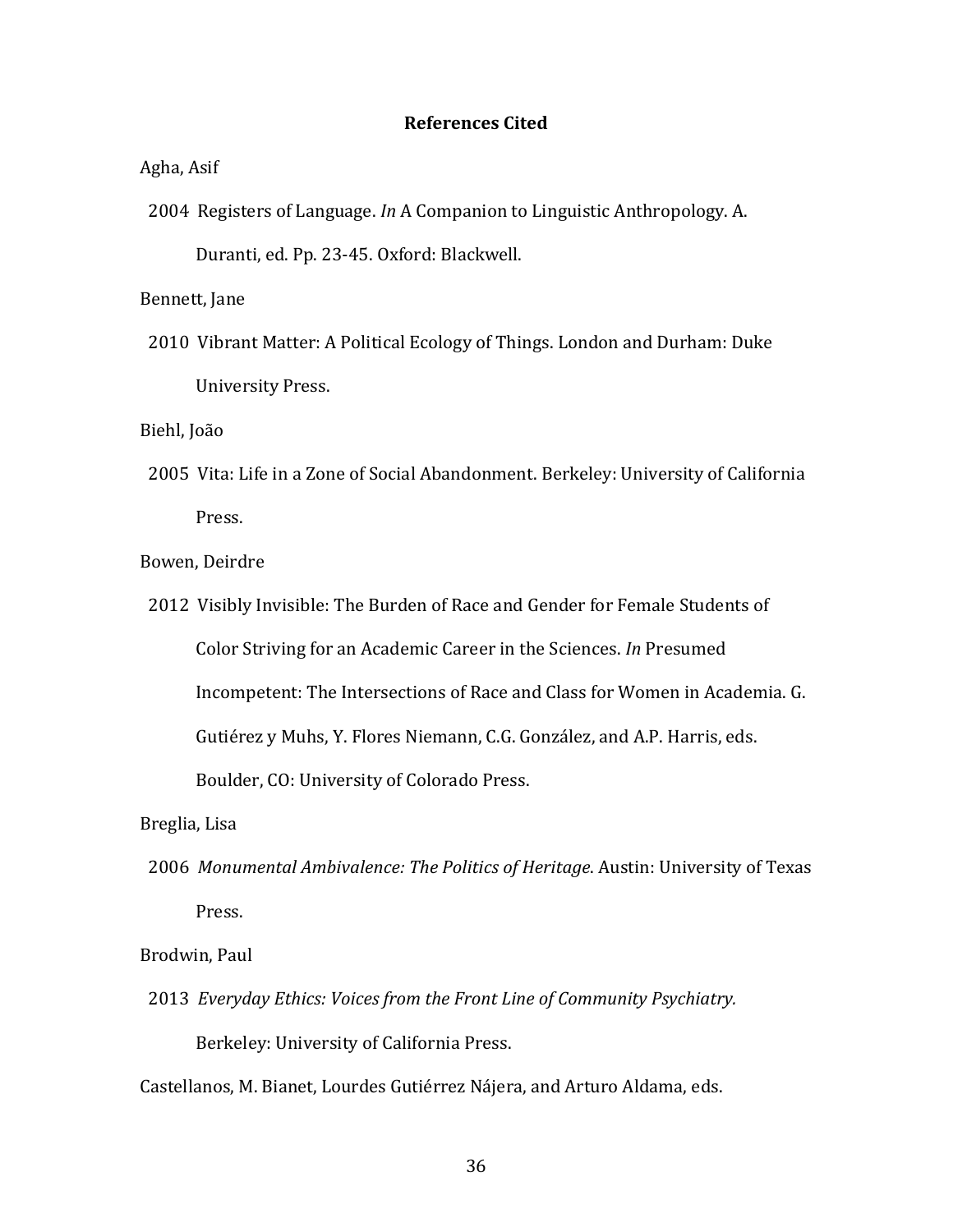- 2012 *Comparative Indigeneities of the Americas.* Tucson: University of Arizona Press.
- Castillo Cocom, Juan
- 2005 'It Was Simply Their Word': Yucatec Maya PRInces in YucaPAN and the Politics of Respect. *Critique of Anthropology* 25(2):131-155.

Castañeda, Quetzil

 2004 "We are not indigenous!" An Introduction to the Maya Identity of Yucatan. *The Journal of Latin American and Caribbean Anthropology* 9(1):36-63.

Chow, Rey

 2014 *Not Like a Native Speaker: On Languaging as a Postcolonial Experience*. New York: Columbia University Press.

Cook-Lynn, Elizabeth

 1998 American Indian Intellectualism and the New Indian Story. *In* Natives and Academics: Researching and Writing About American Indians. D. Mihesua, ed. Lincoln: University of Nebraska Press.

Coole, Diana, and Samatha Frost, eds.

 2010 New Materialisms: Ontology, Agency, and Politics. Durham and London: Duke University Press.

da Silva, Denise Ferreira

2007 *Toward a Global Idea of Race*. Minneapolis: University of Minnesota Press. de la Cadena, Marisol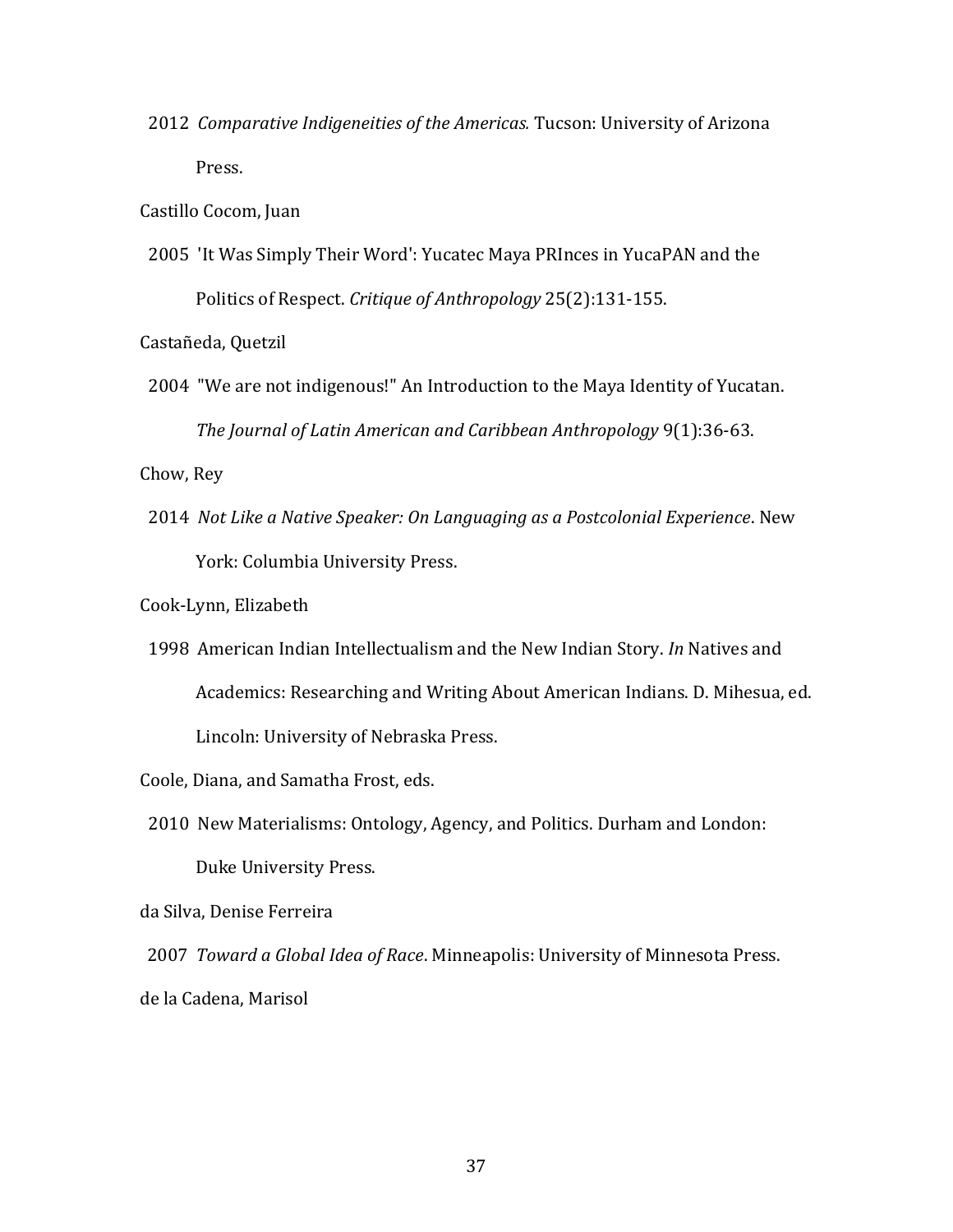1996 The Political Tensions of Representations and Misrepresentations:

Intellectuals and Mestizas in Cuzco (1919-1990). *Journal of Latin American* 

*Anthropology* 2(1): 112-147.

- Deloria Jr., Vine
- 2001 American Indian Metaphysicis. *Power and Place: Indian Education in America*.

V. Deloria Jr. and D. Wildcat, eds. Pp. 1-6. Golden, CO: Fulcrum Publishing.

Descola, Philippe

 2013 Beyond nature and culture. J. Lloyd, transl: Chicago ; London : The University of Chicago Press, 2013.

Desjarlais, Robert

 1997 S*helter Blues: Sanity and Selfhood Among the Homeless.* Philadelphia: University of Pennsylvania Press.

Farmer, Paul

 2004 *Pathologies of Power: Health, Human Rights, and the New War on the Poor*. Berkeley: University of California Press.

Fortun, Kim

 2014 From Latour to Late Industrialism. *Hau Journal of Ethnographic Theory* 4(1): 309-329.

Gamio, Manuel

 2010(1916) *Forjando Patria: Pro-Nacionalismo (Forging a Nation).* Fernando Armstrong-Fumero (trans). Boulder: University Press of Colorado.

Good, Byron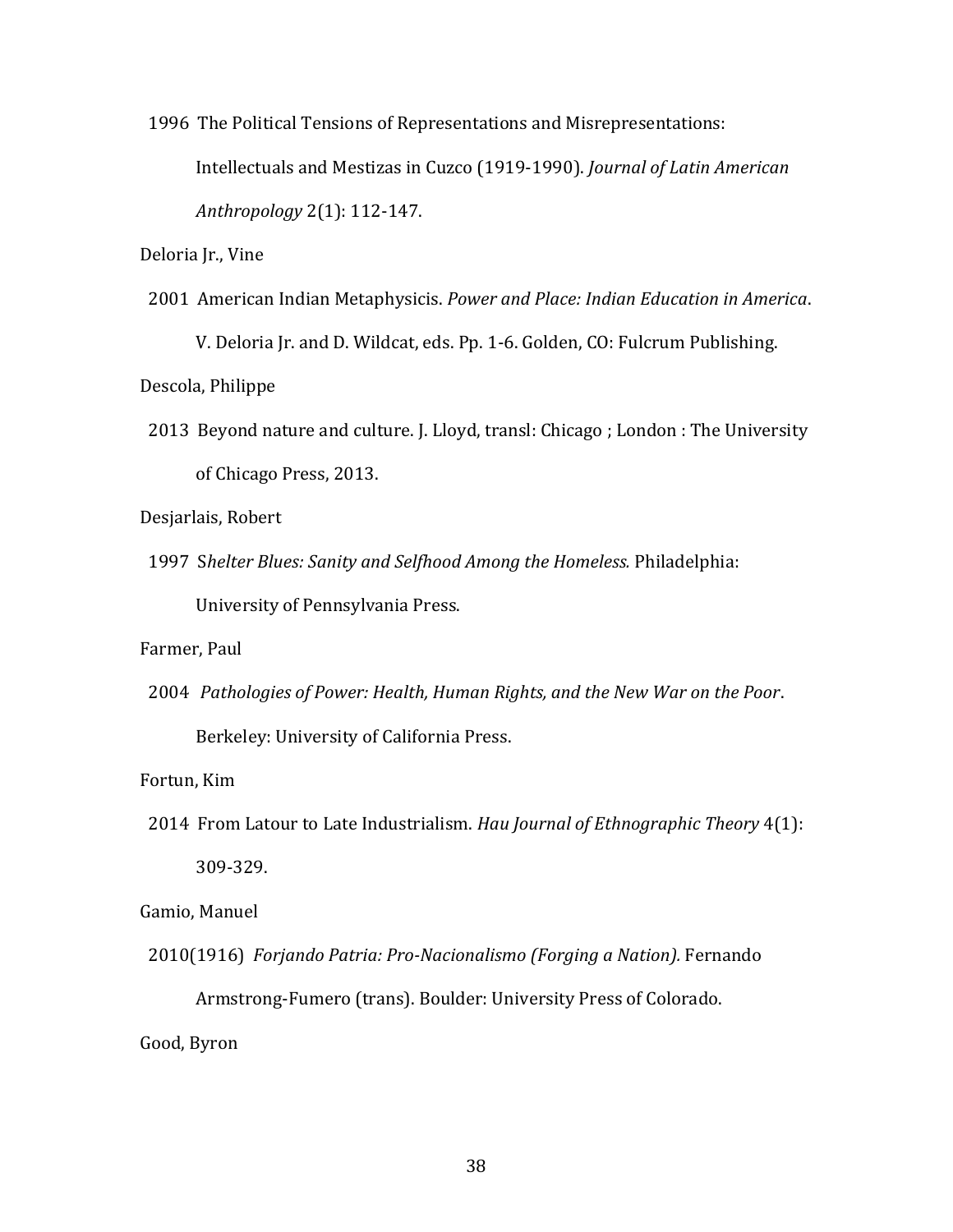- 1994 Medicine, Rationality, and Experience: An Anthropological Perspective. Cambridge: Cambridge University Press.
- Hervik, Peter
- 1999 *Mayan People Within and Beyond Boundaries: Social Categories and Lived Identity in Yucatán*. Amsterdam: Hardwood Academic Publishers.

Jenkins, Janice Hunter, and Robert John Barrett

 2004 Schizophrenia, Culture, and Subjectivity: The Edge of Experience. Cambridge: Cambridge University Press.

Latour, Bruno

- 1993 We have Never been Modern. C. Porter, transl. Cambridge: Harvard University Press.
- 2004 Why has Critique Run out of Steam? Critical Inquiry 30(2):225-248.
- 2007 Reassembling the Social: An Introduction to Actor-Network Theory. Oxford: Oxford University Press.
- 2010 On the Modern Cult of the Factish Gods. Durham: Duke University Press.
- 2013 An Inquiry into Modes of Existence: An Anthropology of the Moderns: Harvard University Press.

Lomnitz, Claudio

 2001 *Deep Mexico, Silent Mexico: An Anthropology of Nationalism*. Minneapolis: University of Minnesota Press.

Luhrmann, Tanya

 2001 *Of Two Minds: An Anthropologist Looks at American Psychiatry*. New York: Vintage.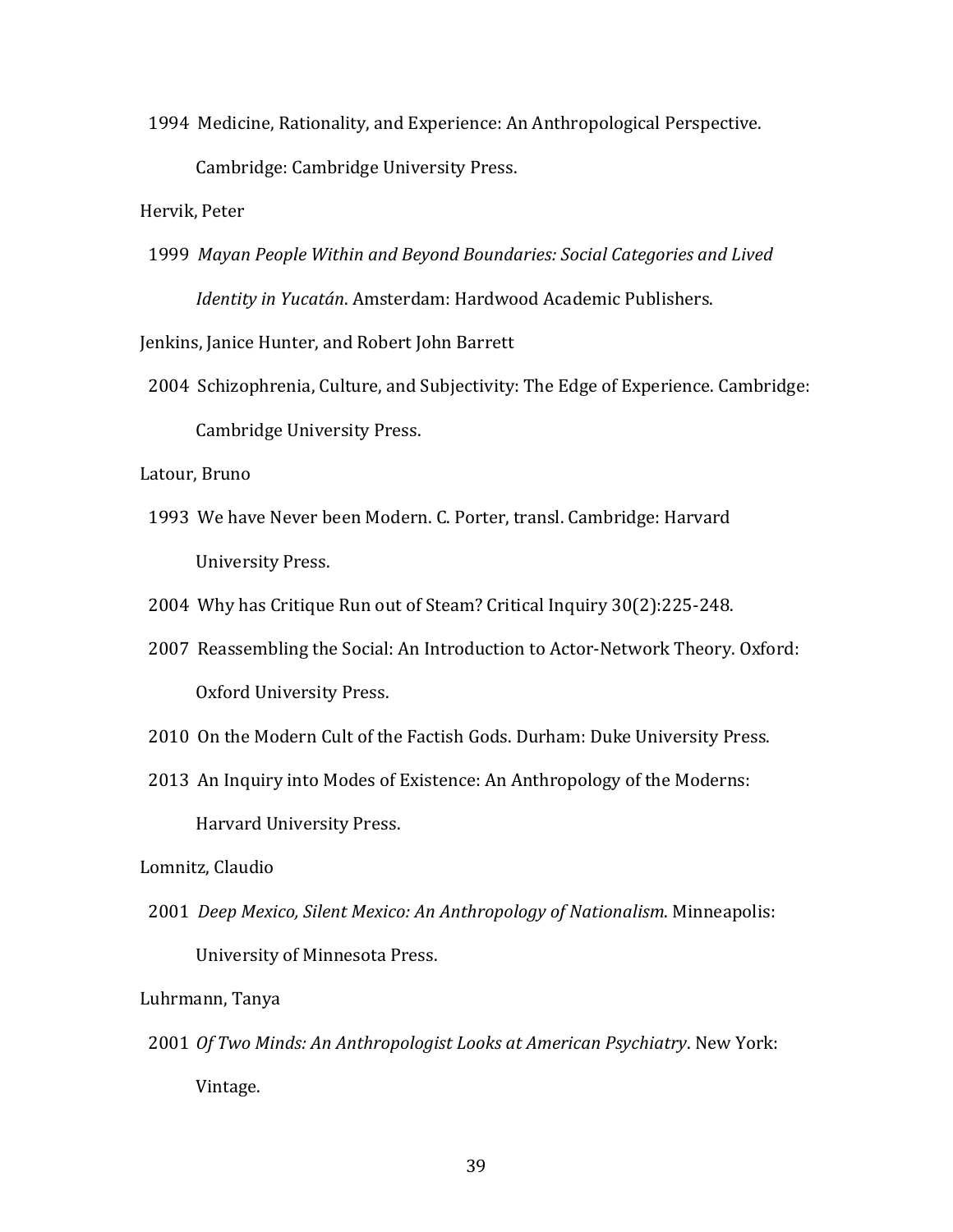Mol, Annemarie

- 2003 *The Body Multiple: Ontology in Medical Practice*. Durham: Duke University Press.
- Rains, Frances V.
- 1999 Dancing on the sharp edge of the sword: Women faculty of color in white academe. *Everyday Knowledge and Uncommon Truths: Women of the Academy.* L.K. Christian-Smith and K.S. Kellor, eds. Boulder, CO: Westview Press.

Simpson, Audra

 2007 On Ethnographic Refusal: Indigeneity, 'Voice' and Colonial Citizenship. Junctures: The Journal for Thematic Dialogue 9:67-80.

2014 *Mohawk Interruptus*. Durham: Duke University Press.

Skafish, Peter

 2014 Introduction. Viveiros de Castro, Eduardo. *Cannibal Metaphysics: For a Post-Structural Anthropology*. Peter Skafish (trans.). Minneapolis: Univocal.

Smith, Andrea

 2014 Native Studies at the Horizon of Death: Theorizing Ethnographic Entrapment and Settler Self-Reflexivity. *In* Theorizing Native Studies. A. Smith and A. Simpson, eds. Durham and London: Duke University Press.

Smith, Linda Tuhiwai

 1999 Decolonizing Methodologies: Research and Indigenous Peoples. London: Zed Books.

TallBear, Kim